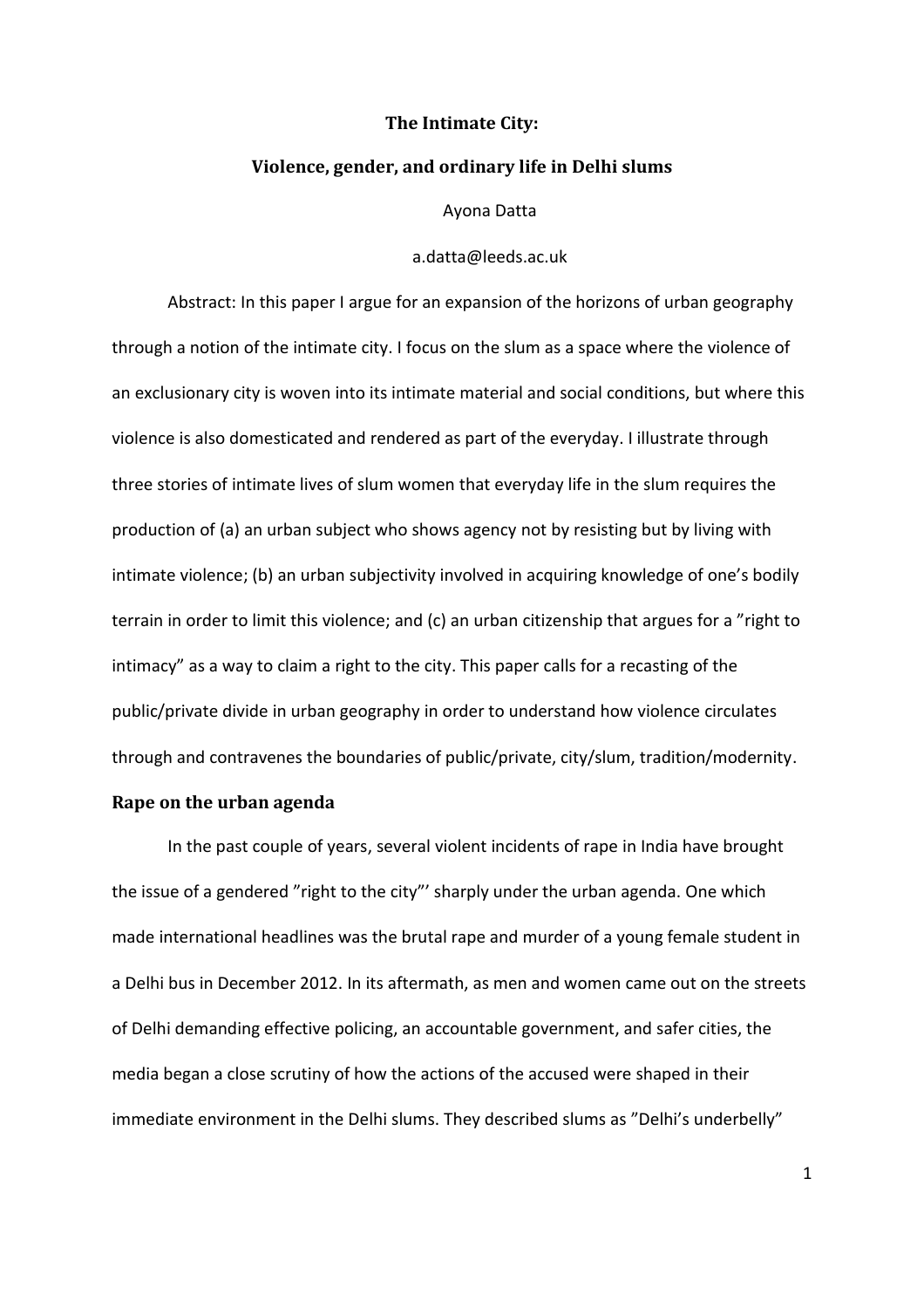and as "fertile breeding grounds for criminals," which provided a den to Delhi rapists (Bagga 2012). Following this, prominent Indian sociologist, Ashis Nandy, echoing a Simmelian dystopia, claimed that this incident was a form of "anomic rape" connected to the urbanization and modernization of India where "kinship dies and community ties weaken and become superficial" (Tehelka Bureau 2013). The rape was therefore a product of stranger misogyny and an erosion of the 'publics' from the city.

Further reported incidents of rape across the country since then have only served to polarize the divisions between slums and the city, constructing slums as urban "malaise" and the seedbed of gender misogyny. This was seen in the most recent rape and murder of two minor Dalit girls in the village of Badaun near Delhi who were on their way to defecate in the open fields, but were abducted, raped, and then hung to die from a tree. This incident ironically unleashed a deluge of proposals from scholars, architects and urban planners alike to underline the gendered nature of risks that women in poverty undertake everyday in order to fulfill essential bodily functions. They rightly suggested that basic sanitation is much more than just an infrastructure issue; it is also a social issue, an issue of public fear and safety for women in marginalized communities who try to lead ordinary urban lives (McFarlane 2014). Following this, Sulabh International (a sanitation-themed NGO) announced that they were going to provide toilets to all homes in Badaun (PTI 2014).

The connections between sexual violence and material "lack" (of shelter, water and sanitation) associated with slum-like living conditions misguidedly suggest that rape can actually be eliminated via the provision of basic amenities or by the creation of "slum free" cities. It glosses over the misogynist networks of social power that led to these incidents – intersections of class and caste in the geographic contexts of the Delhi rape case and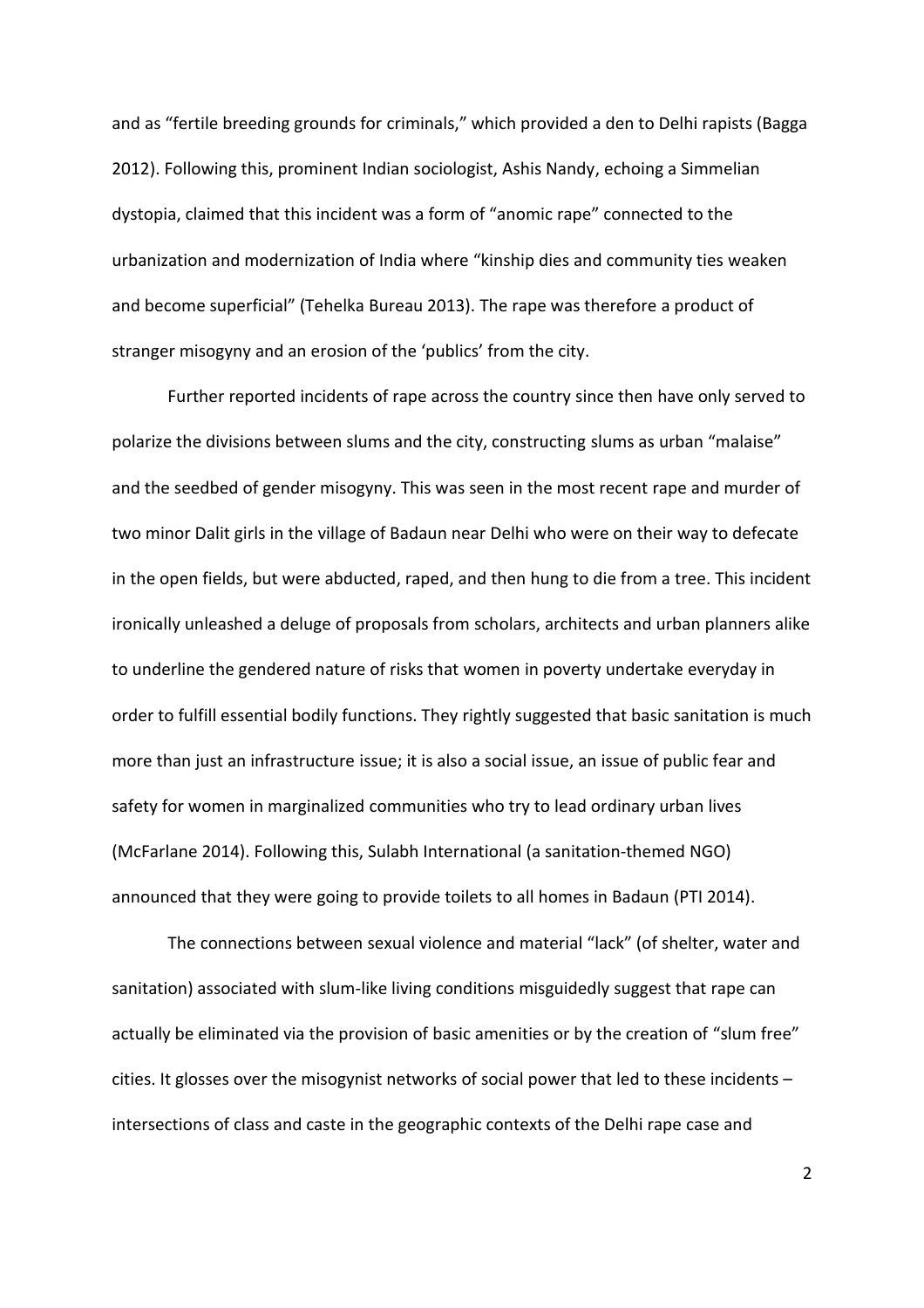Badaun hangings and the pervasive misogyny in the laws, policies and institutions of the state. This determinism has served to manipulate the geographies of sexual violence in the city to obscure the wider forces of social and spatial exclusion directed towards slums and other marginal spaces to suggest that rape occurs only in the public realm. It also presents slums as the site of misogyny and therefore distances the causes and consequences of rape away from wider debates on gender, class, caste and other social inequalities within the city and beyond.

In this paper, I start from the premise that material interventions to prevent sexual violence, though important, do not in themselves question the inherent gender ideologies that normalize or obscure rape within the private domain. They do not address the entrenched structures of gendered power and ideologies within state, law and society. I suggest, however, that it is important to examine how and why this materialist logic is simultaneously mobilized among those living in slums. This is a potentially contentious argument which on the one hand feeds into wider anxieties around slums in the city and, on the other hand, absolves gender and sexualized violence in slums as a function of design. I argue that it is important to understand how a material lack of the components that make a middle-class home are seen as the precursors to gender violence and how fulfilling this "lack" is a political utterance among those on the margins of urban citizenship. I argue, therefore, for a deeper understanding of how intimate violence is internalized as material lack of a normative home by those living with everyday violence and I therefore seek an expansion of the horizons of urban geography to the intimate spaces of the home.

There is another controversial argument here. On the one hand, an understanding of intimate violence in the home as connected to sexual violence in the city can be seen as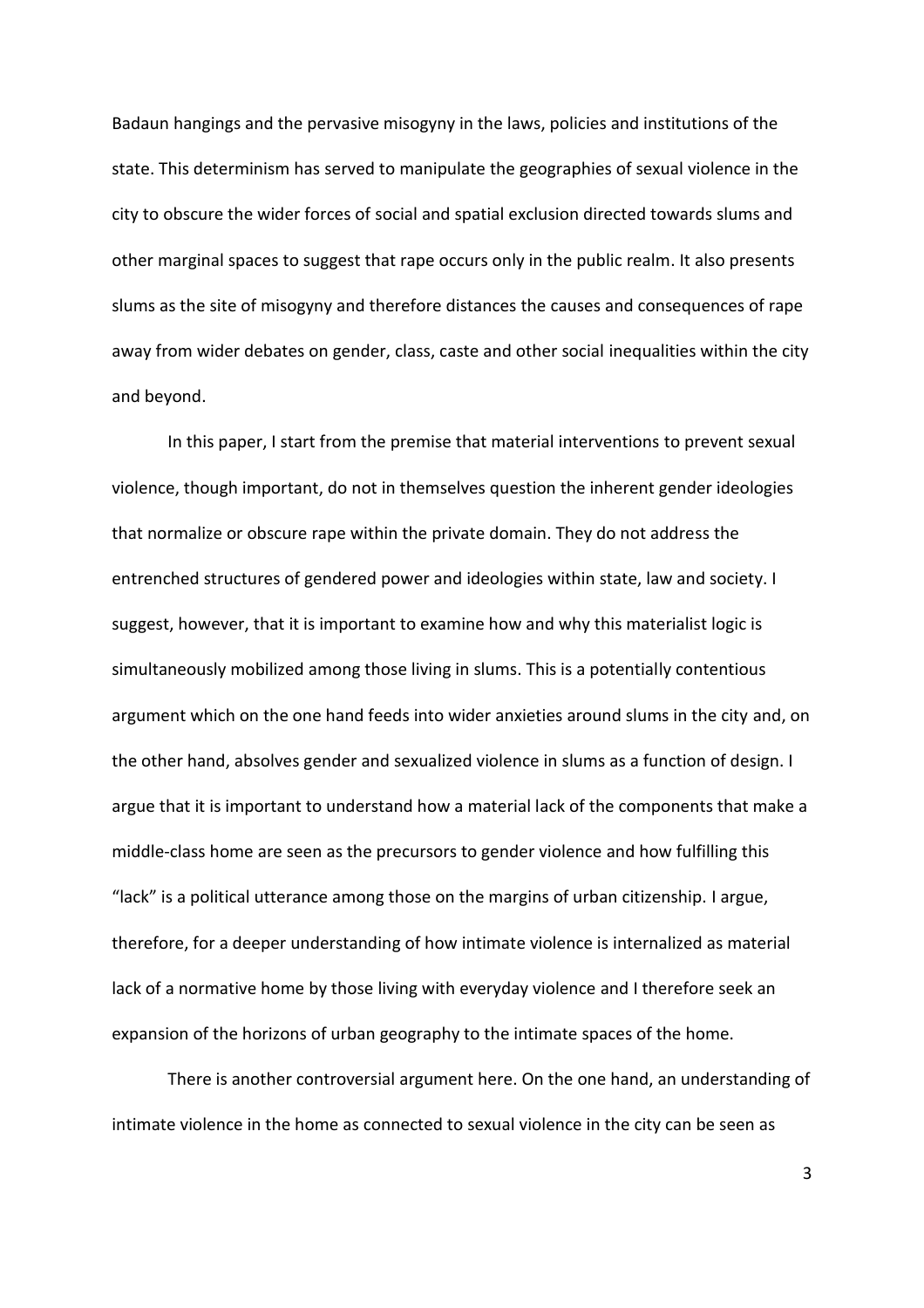echoing calls by colonial and postcolonial urban planners for slum removal. On the other hand, denying the recognition that the intimate is connected to the urban means refusing to recognize the decisions that marginalized urban citizens have to make around the control (or lack thereof) over one's bodies, spaces, homes, and other material aspects of their private lives in order to engage as equal citizens in the public realm. Seeing intimacy as a potential bridge between the material and the social, the city and the slum, between violence and desire, between public and private, between morality and its policing, I argue that for those living in slums, exposing the marginality of their material contexts where intimate relationships are sustained (at the risk of perpetuating wider symbolic violence directed at them) may be the only way to give voice to the violence present in their everyday lives. In doing so, intimate relationships across home and outside, public and private, become central to the regulation and shaping of citizenship and belonging of marginalized urban citizens. Arguing for a more nuanced understanding of the role of intimate power relationships in shaping urban violence, I therefore illustrate how claims for a right to intimate spaces amongst those living in slums should be seen as a claim for a right to the city.

I see the intimate as an aspect of urban life that has largely been kept outside of urban geography – the non-economic transactions of emotions, affect and feeling. I recognise violence not just as death, pain, grief or trauma that disrupts everyday life nor simply as a "violence of law" (Benjamin 1978) created and enforced by the state but crucially also as a condition that is internalised among its subjects in order to allow everyday life to exist at all in the slum. I conceptualize the intimate city, then, as a site of exchange between a violence of urban exclusion and a violence of everyday life. To use a conceptual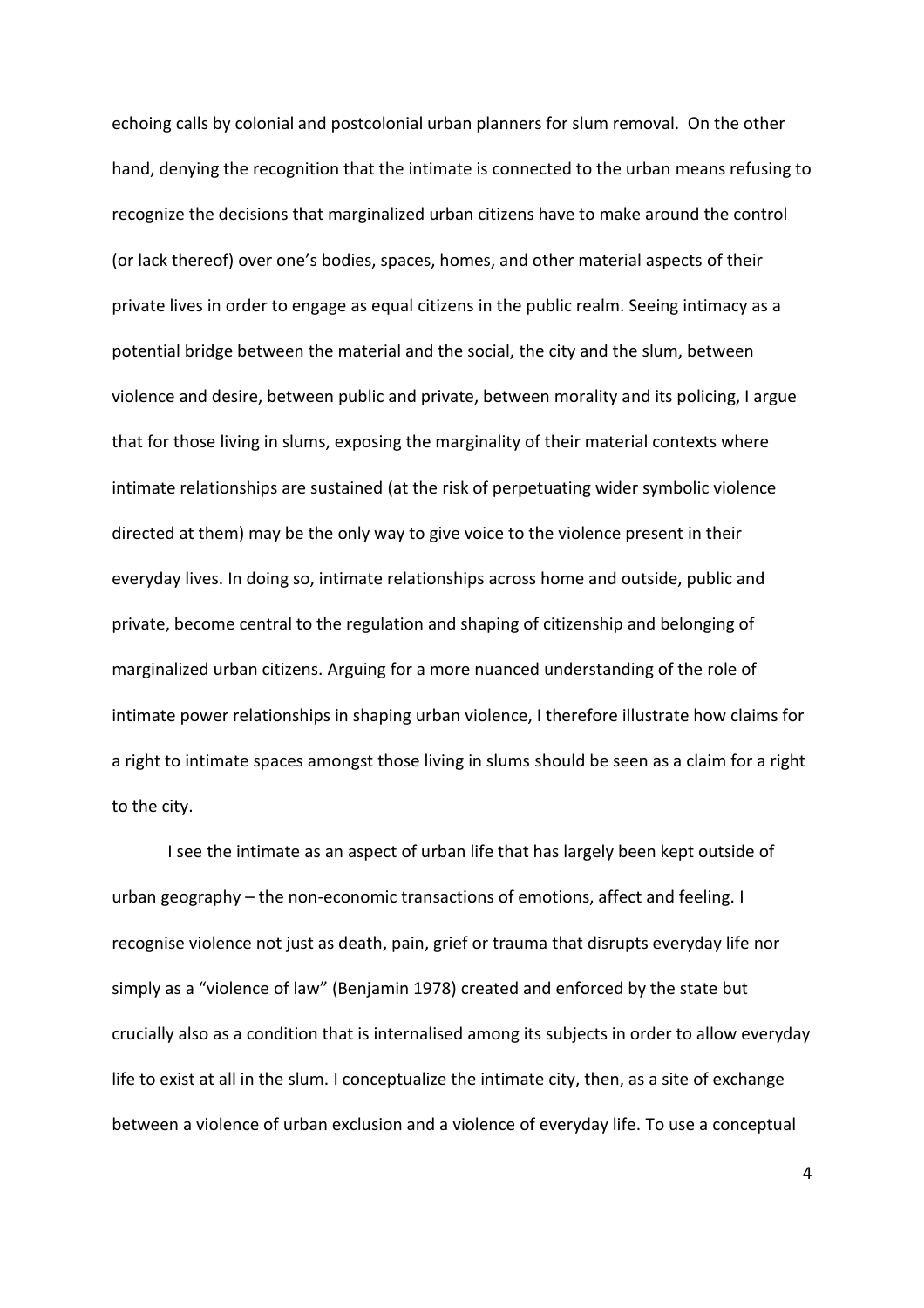frame of the intimate city means scrutinizing the exchanges between proximity and emotion, the oscillation of violence between ordinary and extraordinary, spectacular and mundane, public and private. This raises the significance of the city (or what we understand as urban) as a critical site of moral, symbolic, structural and intimate violence that is linked through its very fabric of social relationships of power, order and control to the intimate sphere of home, family and community. On expanding the horizon of urban violence thus, I examine what it means to be urban citizens living through intimate violence within marginal spaces of the city.

#### **Urban violence as extraordinary?**

In the global south, there is a tendency to articulate urban violence as an aspect of (under)development or conflict (Moser and McIlwaine 2005). As Winton (2003, 166) argues, urban violence is "related to the complex social, economic, political and institutional processes that help to make violence a prevalent means of resolving conflict and gaining power." The complicity of the state in instigating political conflict results in informal justice, vigilante terrorism and full-fledged urban warfare. In India, in particular, the signature of urban violence has been communal riots (Chatterji and Mehta 2007, Blom Hansen 2001). There are a few moments and events that have been captured repeatedly: the violence between Hindus and Muslims during India's partition in 1947; the killing of thousands of Sikhs after India's Prime Minister Indira Gandhi's assassination by her Sikh bodyguard; communal riots after the Babri masjid demolition; and, more recently, the Gujarat riots. These events have generated widespread scholarly interest in the experiences of trauma, torture, and rape among the survivors and how communities attempt to rebuild themselves within these sites of violence despite their experiences of these incidents.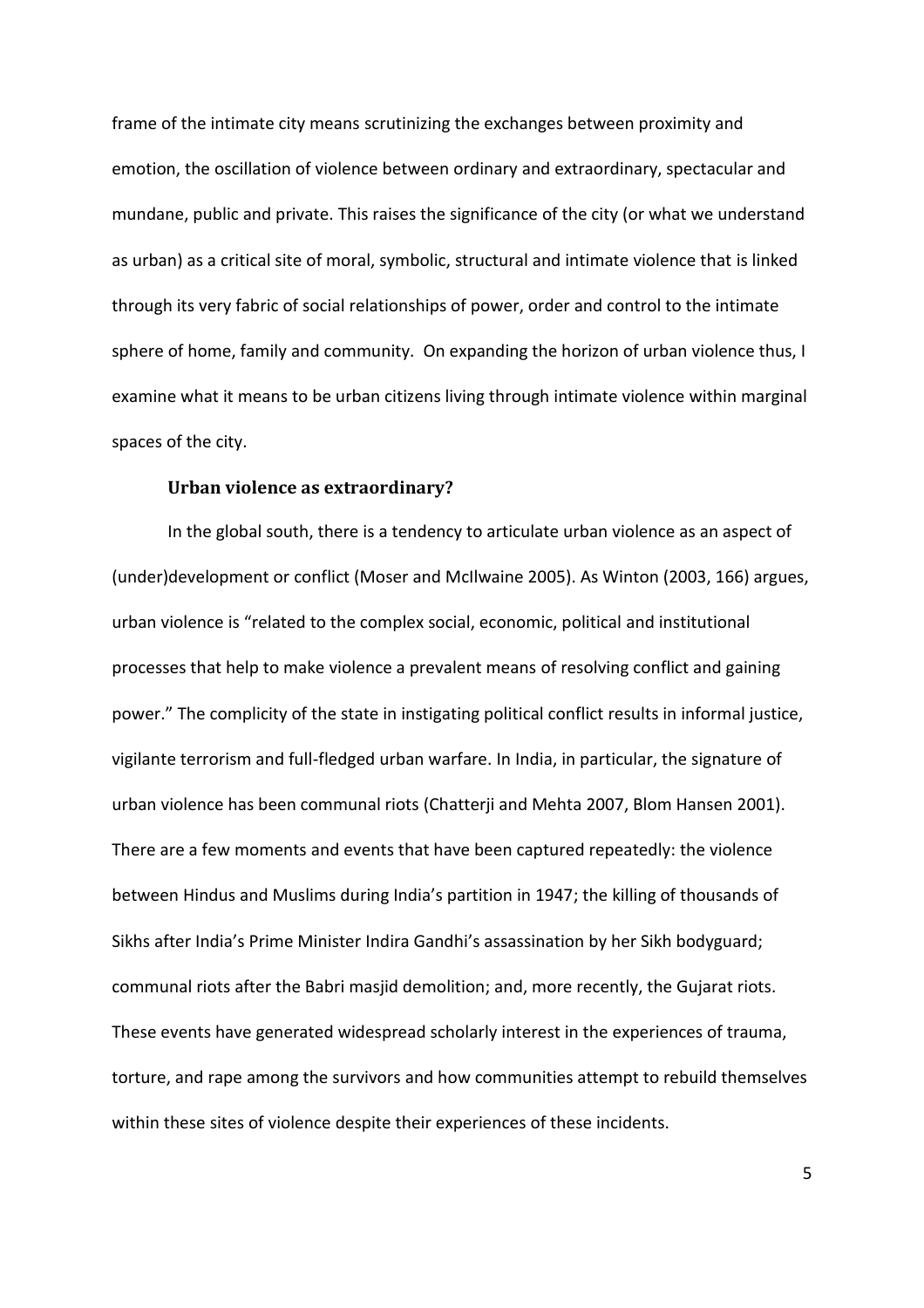In reflecting upon the 2008 Mumbai terror attacks, Edgar Pieterse (2009, 289) asked why routinized violence in Africa that has killed far greater numbers of people over the years has been met with such a "deafening silence." The same question could be asked of intimate violence in the city. The reluctance among urban geographers in confronting sexual violence as intimately linked with wider structural violence has relegated sexual violence within private spaces and therefore separate from "urban violence." While the material contexts of intimate relationships across public and private spheres are linked to the professional faces of urban geography – architecture, planning, policy making and urban development -- their representation as rational and objective science (Jaschke 2008) has led to the constructed divisions between public and private, intimate and distant, and especially between public rape and domestic violence.

As Hume (2009) notes, the "separation of 'public' security and 'private' lives has serious implications on critical urban studies." While violence over women's bodies in the public realm often produces public outrage, urban geography has been largely silent on its links with intimate violence within the home. Intimate violence is regular and everyday, yet public outcries over rape have served to perpetuate and reinforce this separation between public and private. This is perhaps most evident in the making of the new Rape Law in India in 2013, which expanded the definition of rape to criminalize "forced penetration" for the first time but excluded this in the case of marital/intimate partnerships. At the same time, the government launched several programs to make safer cities through special rape helplines, combat training for women, women-only buses and railway compartments, and so on.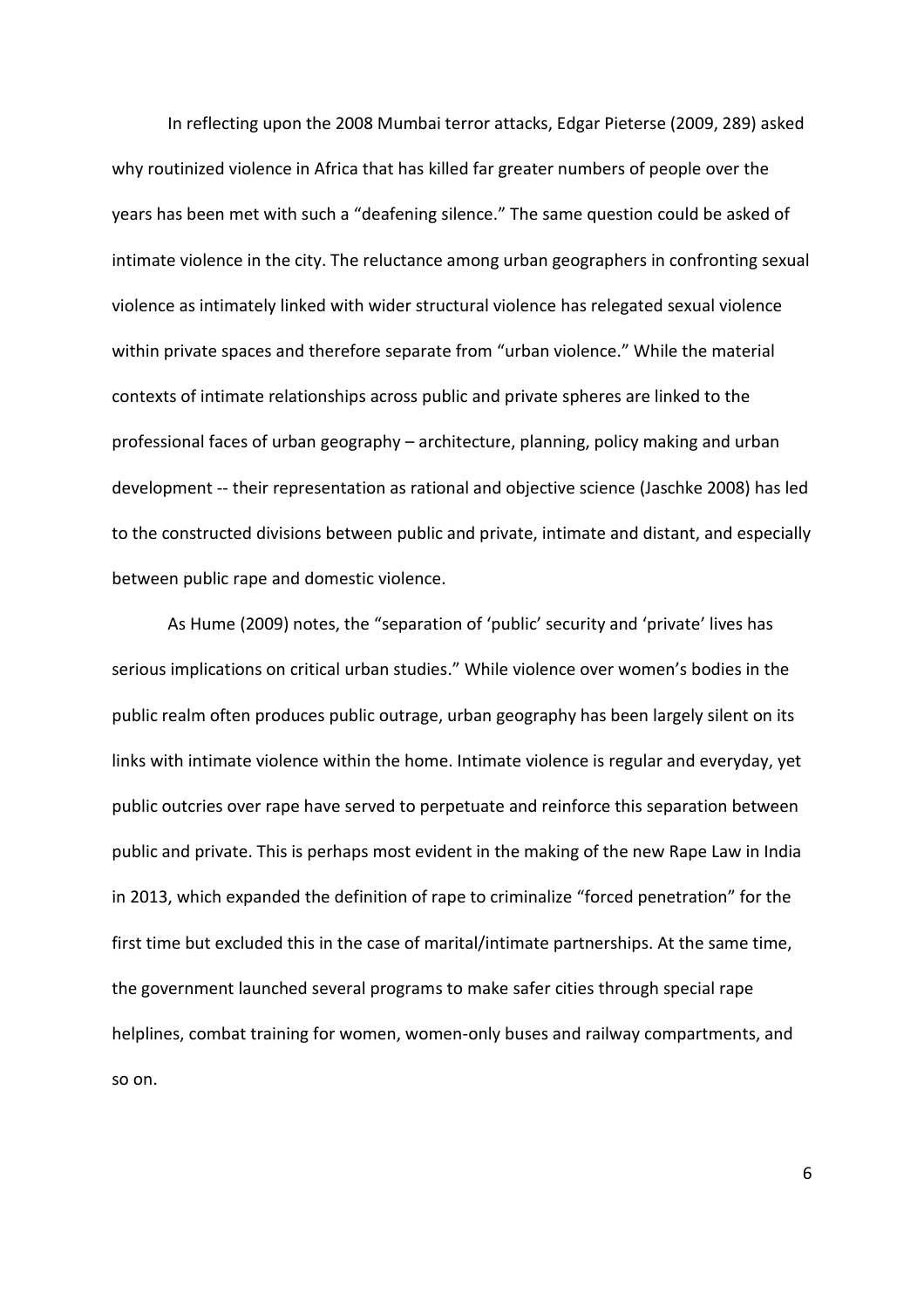It is only recently that scholarship on urban violence has recognised its links to sexual violence as part of a "culture of violence" (Stimpson 1992). This recognition also comes from anthropological and feminist scholarship (Duncan 1996, Hume 2009, Kapadia 2002, Pieris 2012), which argues that gendered violence is a manifestation of structural violence in so far as it is a "cultural representation of authority and power" (Winton 2003). We see this particularly in the work of Emma Tarlo (2003) who illustrates how Delhi's slum dwellers sought to negotiate the city beautification and sterilization schemes of the Indian Emergency Period (1977-79) by deciding who within the family would undergo these surgical procedures and therefore give the opportunity to others in the family to bear children. We see this in the work of Nancy Scheper-Hughes (1993) who noted the construction of "disposable children" among slum women in Brazil in order to cope with the violence of high infant mortality. We also see this in the work of Donna Goldstein (2003) who illustrates how slum women in Rio cope with the violence of everyday life through a bodily aesthetics of laughter and black humor. These examples, though isolated, indicate that embodied, gendered and intimate violence is closely connected to the wider processes of structural and symbolic violence in the slum.

### **Structural violence, intimate violence and material politics**

The story of Delhi's slum production, demolition and resettlement charts the continuities from colonial to post-colonial governmentalities through discourses of modernity and development (Datta 2012, Ghertner 2008, Tarlo 2003, Dupont 2008). Focusing on Delhi's colonial governmentalities, Legg (2007) reminds us that social and spatial exclusion in slums was part of the biopolitics of colonial governance through which British and native populations were kept at a distance from each other. The logic of this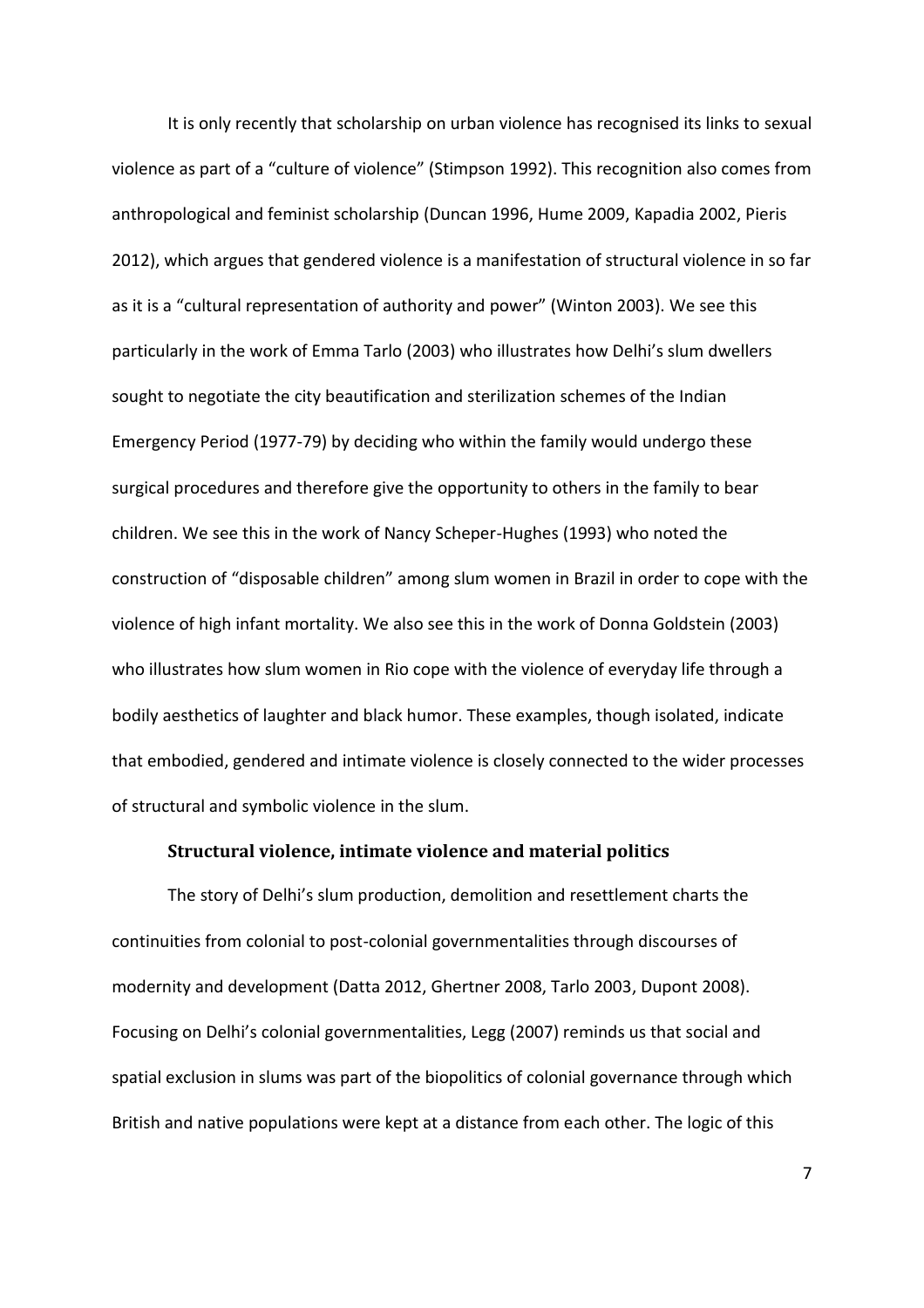separation was maintained through a discourse of morality, sanitation and order taken up by the Indian social and political elite after independence in 1947 (Gooptu 2001). Successive Delhi masterplans over the decades have criminalized slums, leading to mass scale evictions through similar logics that have been legitimized through planning and urban development masterplans (Baviskar 2003, Bhan 2009, Dupont 2008, Ghertner 2008).

How is this wider sense of urban exclusion enhanced by the material conditions of everyday life in slums? How do the material conditions of everyday life heighten the experience of intimate violence within the slum? The public debates on slums and material interventions to prevent rape highlight how slums are part of the wider geographies of structural, social and cultural violence in the city. I have written elsewhere (Datta 2012) how this violence is also embedded in law-making, maintaining and enforcing through which slums become part of the illegal city. This wider structural violence produces a sense of exclusion not just from the planned city but also from legitimate urban citizenship. The state constructs slums as a "zone of exception" (Agamben 2005), using a rule of law that then legitimizes the use of brute force in slum demolitions, as well as the denial of basic urban facilities to its residents. This material 'lack' of permanent home, water, sanitation, electricity and so on in the slum extends this 'zone of exception' from state inflicted structural violence to the social, cultural and representational violence in their everyday lives. They embellish within the private realm, the perceptions of precarity of living in an exclusionary city.

Public and private life cannot of course be conceived as distinct social and spatial arenas; rather, they are continually produced through the intersections between home and outside, self and other, law and society. In India, the modernist separation of public and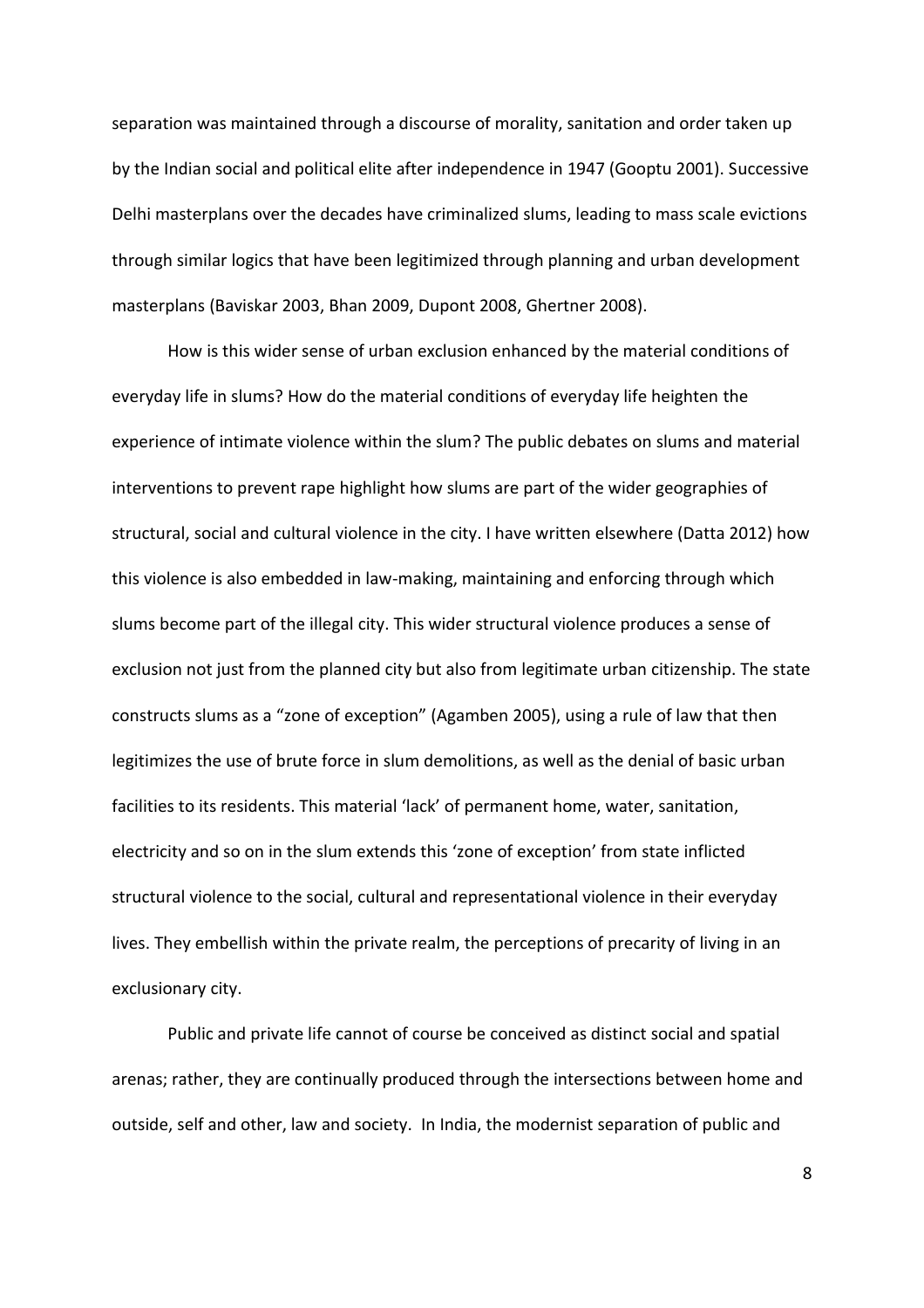private has its roots in the divisions between *ghar* and *bahir* (home and outside world) that emerged during India's nationalist struggle (Chatterjee, 1989). Chatterjee suggests that during this time, the home was taken as the gendered domain of the inner spiritual self, which was pure and authentic, while the outside world was seen as a masculine realm of fear and danger for women. In this context, Chakrabarty observes that for women "freedom" meant a "freedom from ego, the ability to serve and obey voluntarily" (Chakrabarty, 1992, p. 335). Chakrabarty argues that while the discourse on modern domesticity had inserted western notions of 'private' and 'public' into middle-class lives in the 19th century, these were also reworked through a redefined version of the 'old' patriarchy of the Indian extended family and by investing the Indian woman with a 'sacred authority' over home and domesticity.

In India, this is particularly relevant in the case of civil law where women's gender identity within the home is supplanted with religious identity in so far as marriage, inheritance, divorce, child custody and so on are regulated by Hindu civil code or Islamic Sharia Law (Galanter 1988). In interpreting personal law, on the other hand, the judiciary has subsequently ruled that fundamental rights (such as right to life or right to equality) have no place within the private sphere (Williams, 2006). Yet, it also reflects particular notions of 'family values' and 'tradition' (Ahmed-Ghosh, 2004) and normalizes the gender identity of women as daughters, mothers and wives. In this construction, women's bodies and spaces are regulated by sovereign rule, in so far as new legal categories of 'single' or 'married woman', 'widow', 'rape victim' and so on come within the regulatory power of the state. In the context of slums, in particular, special programs aimed at women's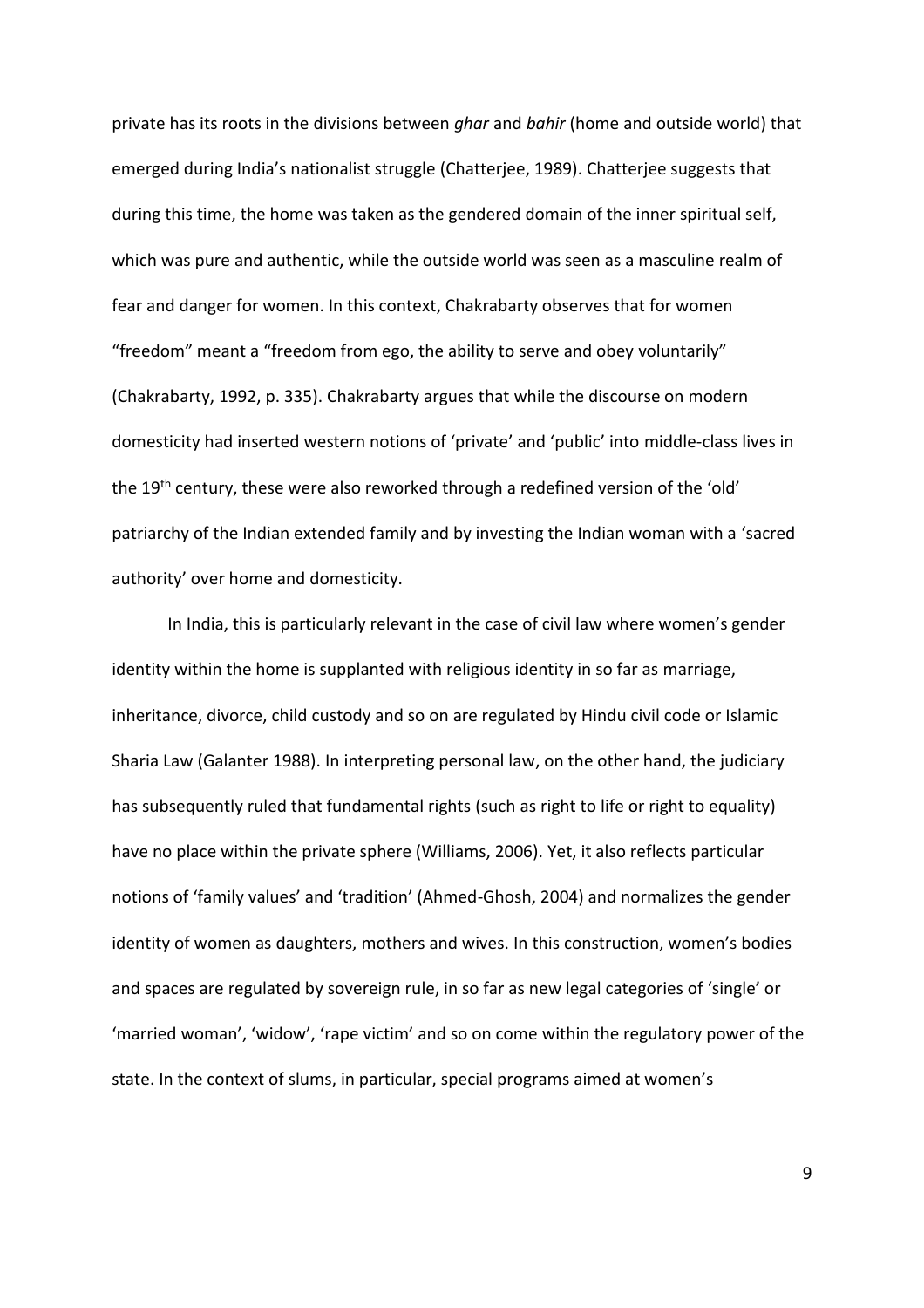empowerment, literacy, health and so on construct women as the 'burden of the state' (Rajan 2003) and the patriarchal family as their sole protectors.

In regulating gendered identity through religious and economic status, the state in turn has empowered 'community' as the space where intimate relationships are legitimized, valorized or criminalized. Mody (2008) notes, therefore, how religious, caste or ethnic communities then become politicizsed entities that regulate the lives of their members by defining the limits and boundaries of intimacy and morality. While different forms of intimacy seek out legitimacy through the moral spaces of the community, those living in slums also seek to govern intimacy by valorizing the moral authority of the family or community, which is often transgressed within its material contexts. In exercising control over the terms and conditions of intimate life in the slum, the state provides specific cultural, political and social meanings to intimate violence in the material contexts of slums.

### **Slum as the Intimate City**

In feminist geography, an emerging debate on the geopolitics of intimacy in the work of a number of feminist geographers (Pratt and Rosner 2013, Pain 2014) argues for an examination of intimacy across several scales and spaces. Recent work has proposed unlikely combinations of words – intimate global (Pratt and Rosner 2013) and intimate terror (Pain 2014) -- in order to reveal how the personal is closely bound to "presumably impersonal spheres of economy and global insecurity" (Pratt and Rosner 2013, 31). While these emerging debates do not address the links between intimate violence and the city per se, I agree with Pratt and Rosner that "intimacy is equally caught up in relations of power, violence and inequality" (2013, 3) in the urban realm. I understand intimacy not just as part of politics but also as part of state sovereignty and the rule of law through which intimate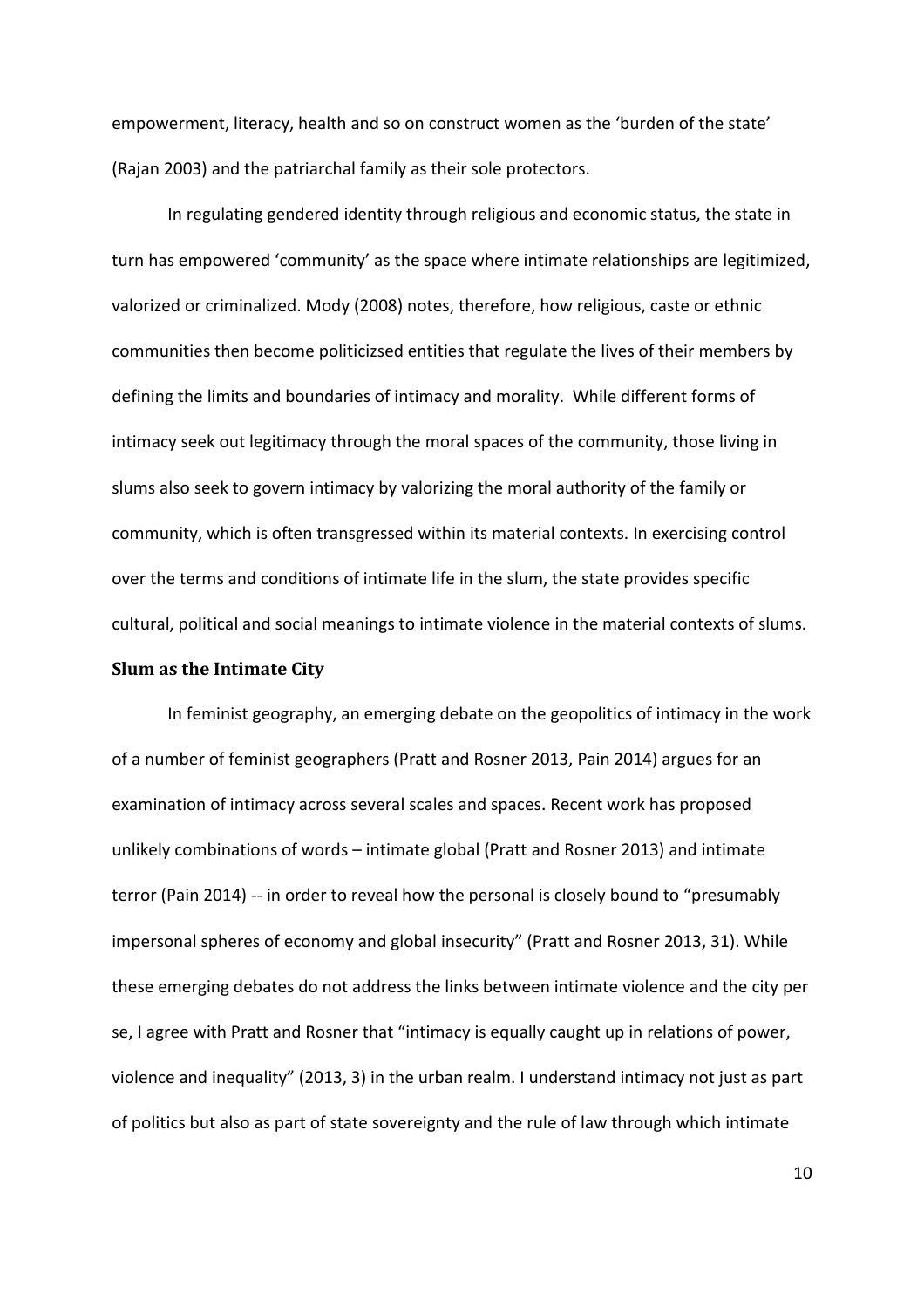relationships are legitimized and upheld. By expanding the horizons of the 'urban' to include the intimate relationships of power within the home, I am interested in a notion of the 'intimate city' as a critical lens of analysis in urban geography.

Slums can be conceptualized through the lens of an intimate city in a number of ways. Slums in their very nature embody a material politics of proximity and distance. The material conditions in slums determine how and under what conditions slum dwellers must live their everyday lives, in one-room dwellings, in the absence of regular water or sanitation or electricity – basic services of everyday life that are taken for granted in middleclass neighborhoods. Slum life is laid bare of all its 'private' elements, open to the public gaze, to the scrutiny of municipal officials and, in its porosity, to the gaze of 'others' within the community. By living in restricted physical environments, norms of family privacy and intimacy are laid bare. In accessing basic services such as water, electricity, and sanitation in the public realm or through extra-legal means, embodied and intimate encounters in slums are laid bare, exposed and violated. Intimacy in this context is both a negotiation of personal space and a space for sustaining intimate relationships. The slum home can be seen as physically constraining by regulating the frequency of intimate marital relationships, as morally challenging in posing intimate proximities between kin, and as structurally violent in its 'houseless domesticity' (Appadurai 2003). The slum home, while providing a 'refuge' from the exclusionary city, is also in greatest danger of intrusion and violence – from the state, from the community and from the family. The slum is the site of intimate violence from within and without.

The slum where I situate my argument is a squatter settlement in South Delhi that epitomizes this material politics. Left behind by Delhi's urban renewal strategies of the past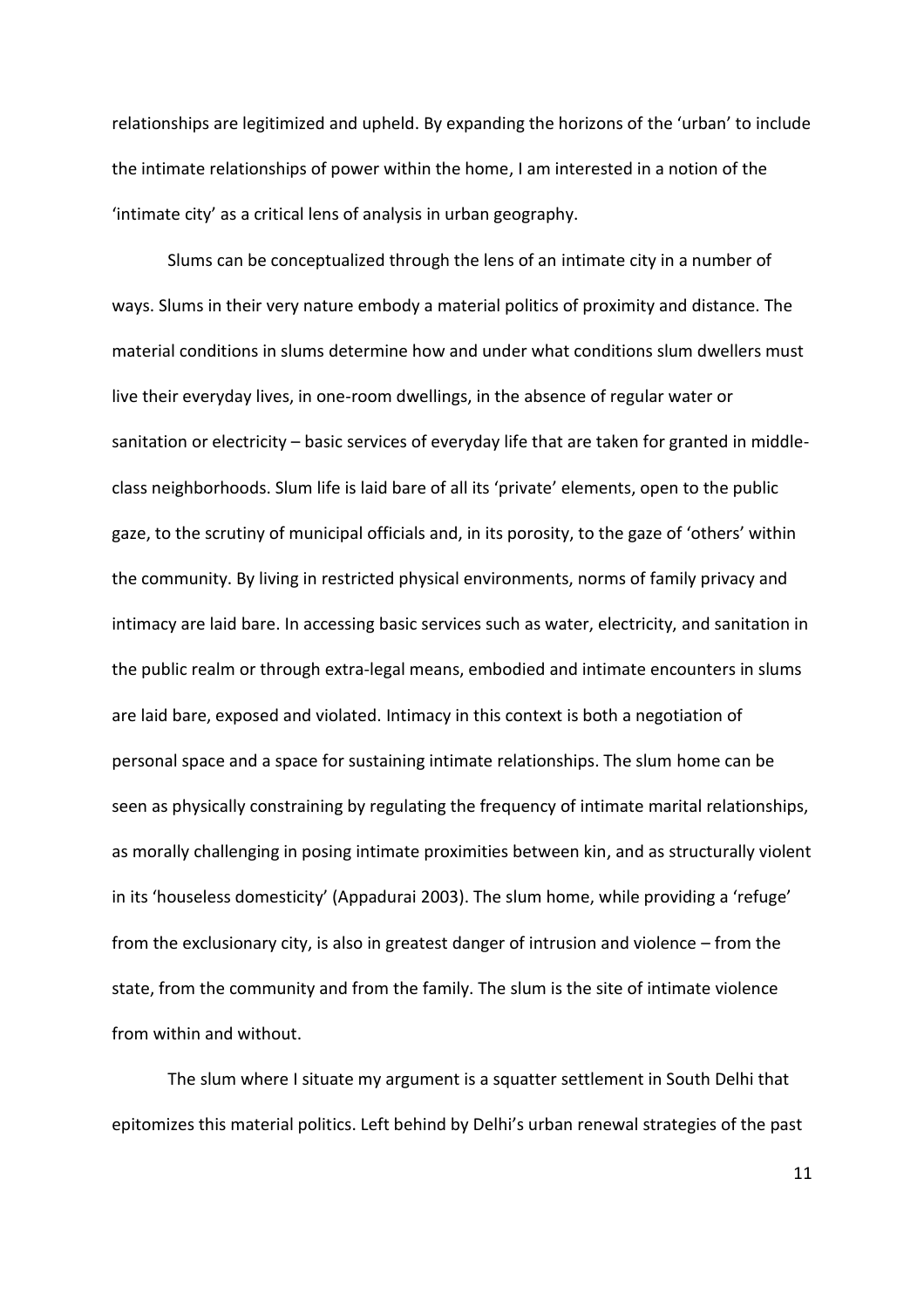few decades, it has a rough population of about 5,000 residents living at close quarters without access to toilets, and with infrequent water and electricity. This slum is denoted as a Camp, which is evidenced in the ways that Delhi maps show an empty space where 5,000 people live. These blank spaces, which proliferated in Delhi's cartography until the 2000's, have mostly been removed with the exceptions of this Camp, which remains out of sight behind several resettlement colonies of the 1970s and 1980s. This Camp, too, has been slated for removal for over a decade now but, for this reason, residents have been denied any of the material 'infrastructure' that defines middle-class life in the city.

Residents in this Camp are continuously pushed to the margins of what is understood as the 'norms' of privacy and intimacy in family, kinship and community relationships, which Agamben (2005) describes as a 'threshold of indistinction'. This indistinction is between bare life and political existence, legal and illegal status, legitimate and illegitimate citizenship, since it exists in a zone where access to basic norms of privacy, safety, security and law are withdrawn. Living in slums therefore means coping with the continuous violence of the state and an exclusionary urban realm, a violence that both sustains and violates norms of intimacy and privacy in the home and community, a violence that is "visible, but somehow obscured from view" (Das 2004).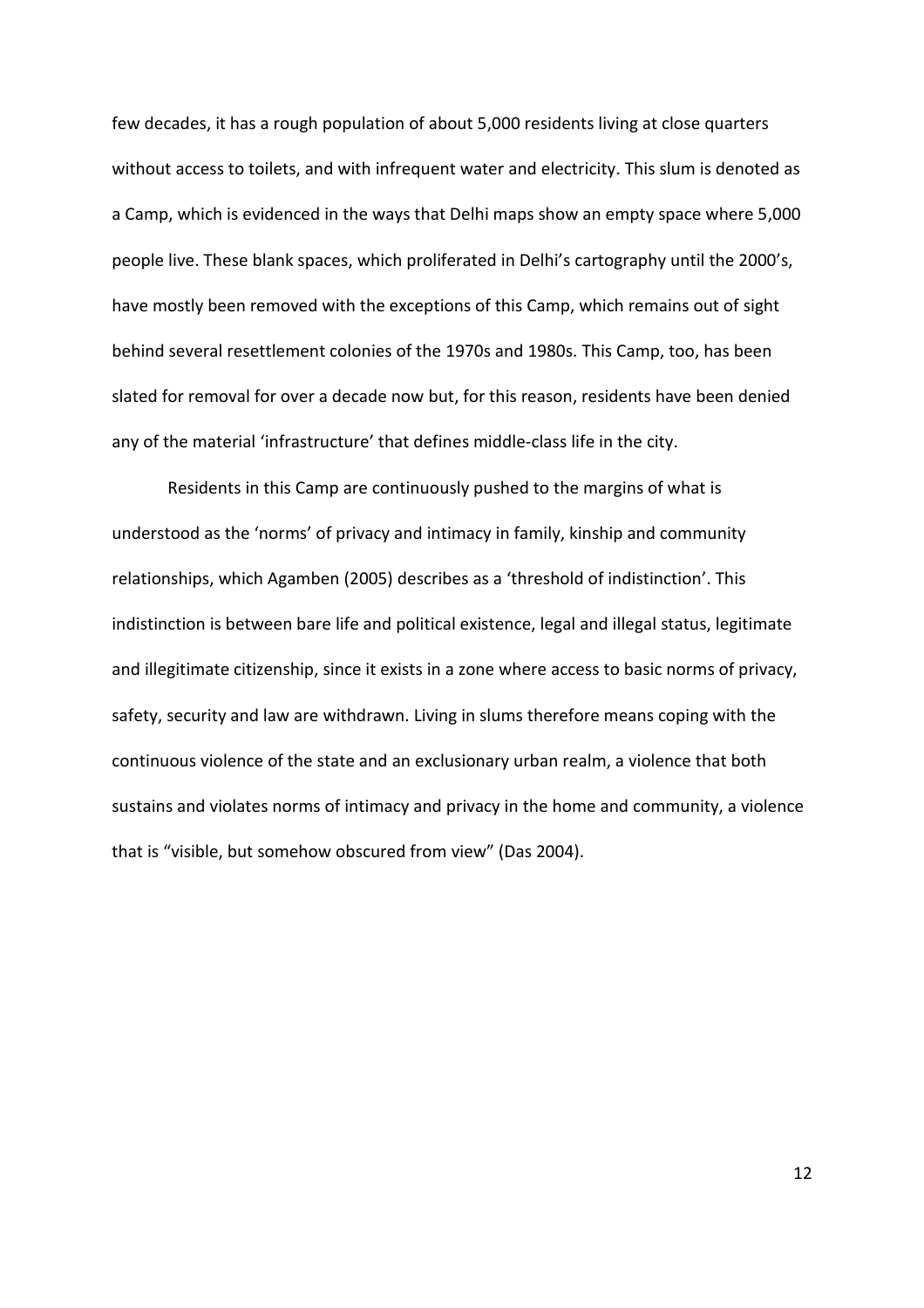

For these reasons, the intimate is an active site of struggle for those living in slums. Since violence in all its forms strikes at the heart of intimate relations of power, struggles for intimacy and privacy are central to the articulation of urban citizenship. The struggle to maintain intimacy in the various spaces of the home, neighborhood, slum, and the wider city can be framed as the struggle to maintain a right to intimacy in an exclusionary city. In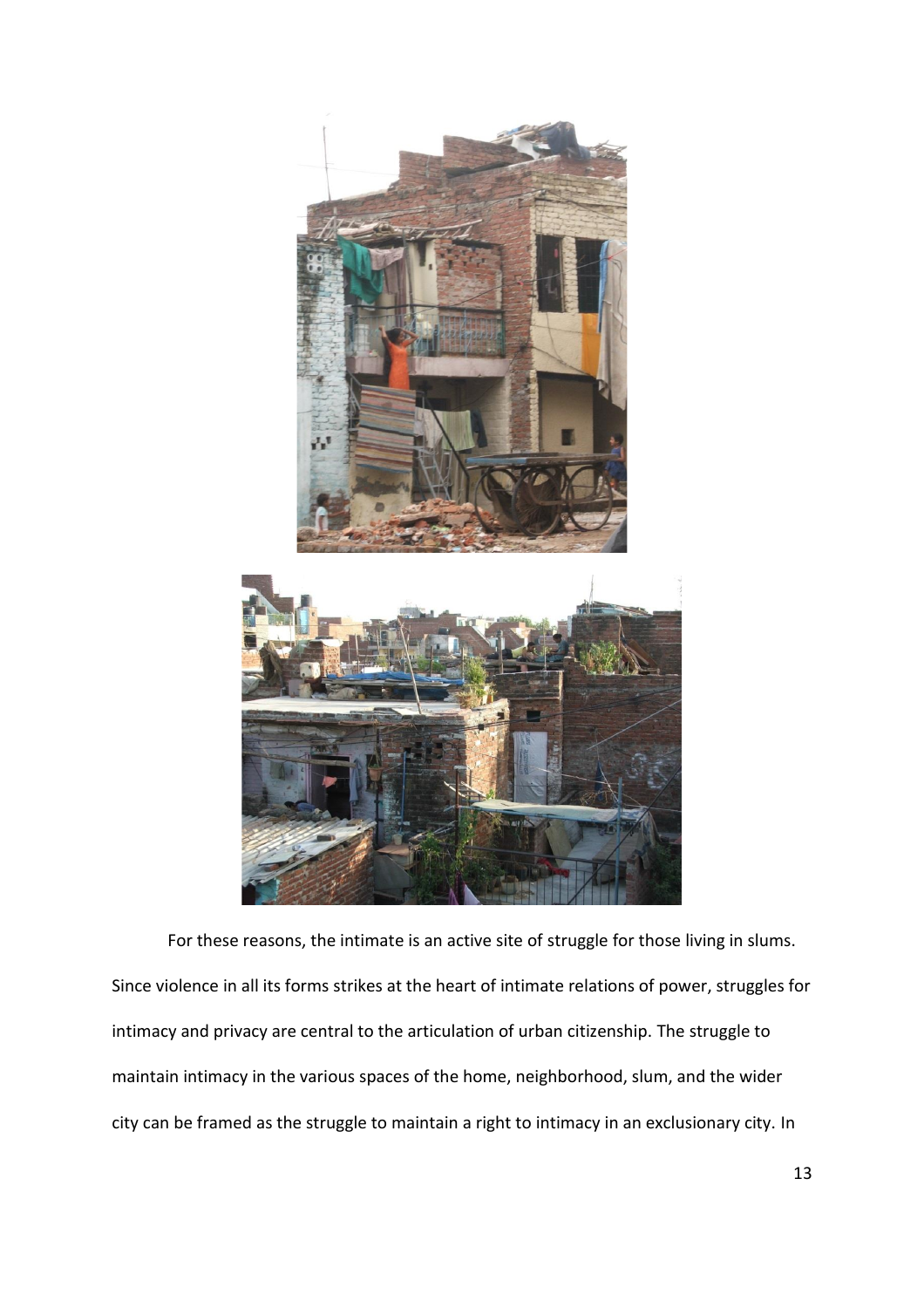this context violence is constructed not as an interruption of intimacy but rather as a route through which intimate relationships are upheld, sustained, and rendered ordinary. Like Das, I see gendered agency not as direct resistance but, rather as "the attempt to lead an ordinary life within a framework of violence" (Das 2004). In other words, the right to intimacy becomes the critical arena for struggle for the right to the city.



### **'Vocabularies of violence'**

The intimate city is examined here through what Hume (2009) calls "vocabularies of violence." For Hume, this means "foregrounding subaltern vocabularies that have historically been ignored in debates on violence" by "locating these vocabularies in a critical analysis of the relations of domination." In the slum, this means developing in-depth accounts of violence in everyday life in order to understand how and under what conditions those living with violence make links between intimate violence in their private realms and the wider violence of exclusion from the city. Using the vocabularies of violence as they emerge from the everyday lives and spaces of three women, I intend to bring into view the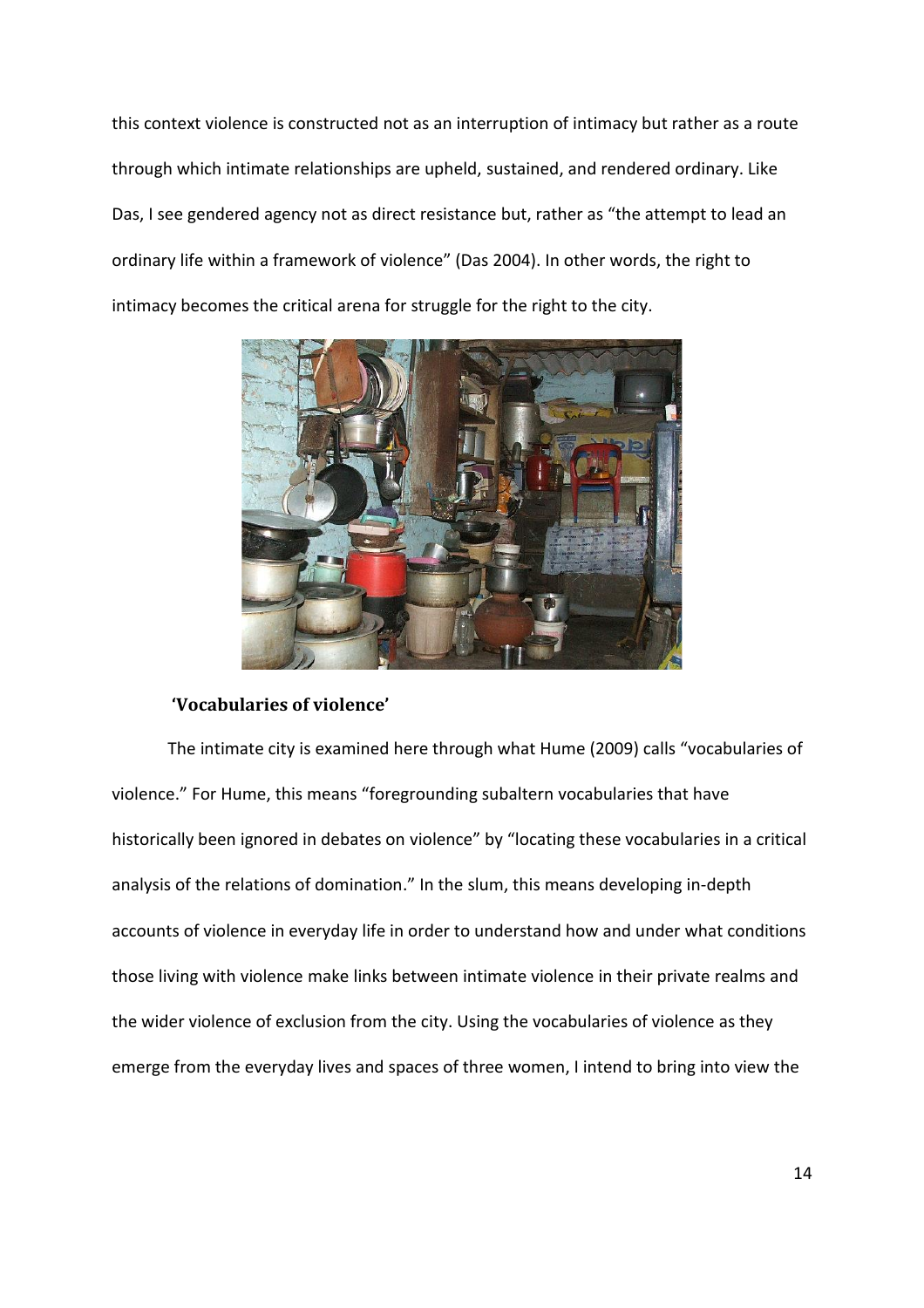entanglements of intimacy, power, and morality that have so far been invisible in wider debates on urban violence.

This reframing of intimacy in the city through vocabularies of violence seeks to challenge the public/private divides that continue to plague urban geography. For urban citizenship to emerge as a space of transformation and critical consciousness, "the very nature of intimacy in relation to private and public realms has to be reconceived" (Reynolds 2010, 35). As Pratt and Rosner (2013) note, the intimate as the sphere of untidy and messy emotions and unruly bodies can challenge those institutions that are bent on disciplining it and, in doing so, "replace the rubric of identity" with a deeper analysis of power from both within and without. This is particularly relevant in Delhi where the constant move to transpose sexual violence onto a pathology of slums is challenged from within the slum. This challenge, however, is not always through active resistance or social action but rather through speech and utterance of sexual violence, from within the space of slums, by living with violence, and by recasting the private space of intimate violence as a claim for a right to the city.

In the following pages, I look at three different stories that are connected through vocabularies of intimate violence. These present forms of utterances are mundane and ordinary in the lives of those living with violence. Yet these utterances are important as a "moral rhetoric" – the "hesitant" terrain of political claims in the impossibility of recourse to law (Chatterjee 2004) for drawing attention to the everydayness of violence. The intention of verbalization of violence is not to achieve material realities but rather to highlight a condition of material violence that is politically charged. Indeed, vocabularies of violence in this case lie at the intersection of the literal meaning of the words uttered and the social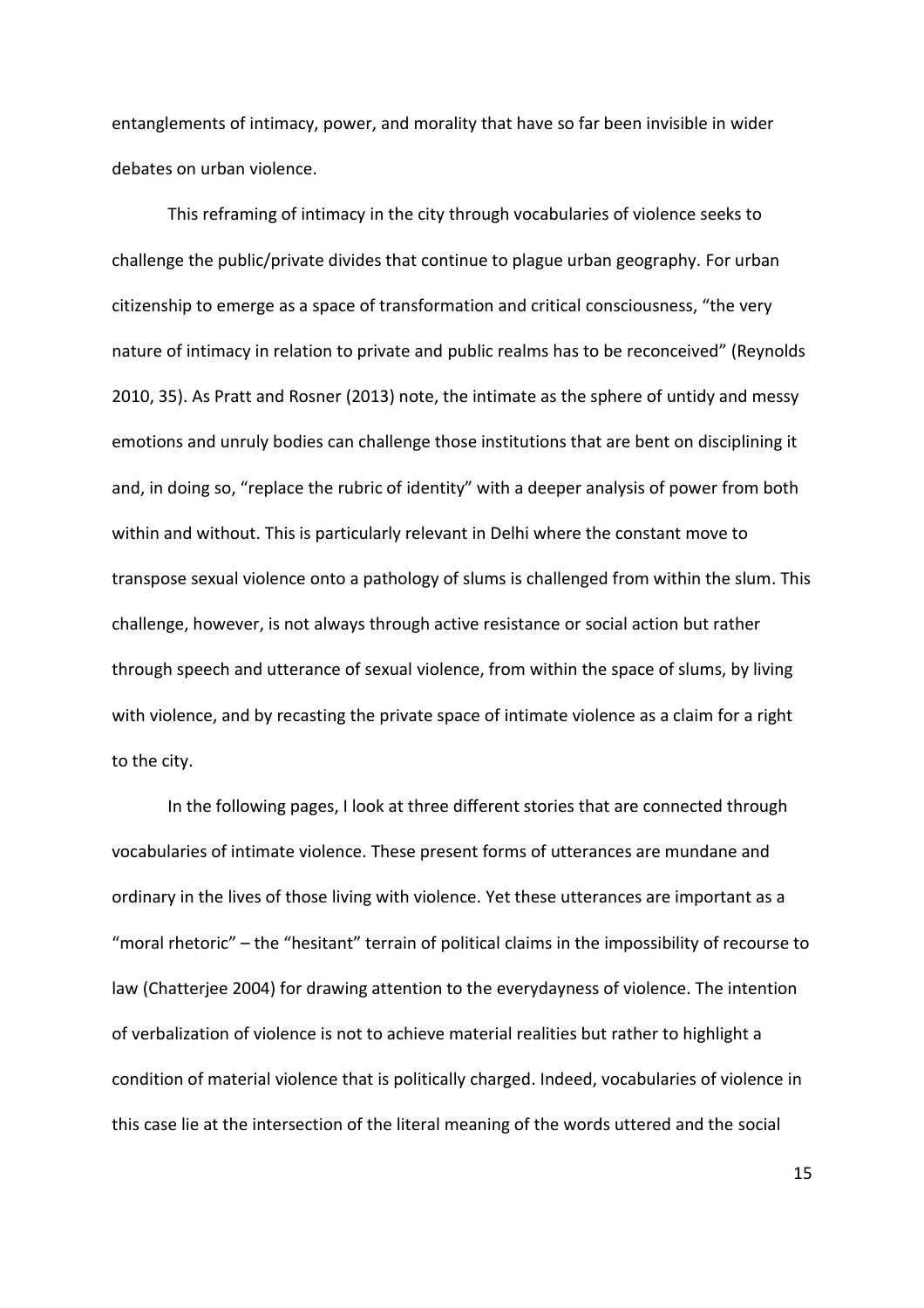world of the participant uttering those words. They are ordinary and give voice to everyday experiences of living with violence. In other words, these vocabularies of violence expose the slum as a place where violence is domesticated and rendered as part of the everyday, through what Veena Das (2007, 7) calls a "'descent into the ordinary."

## **Sujata and Ameena's story: 'unsayable' intimacy**

Ameena and her woman friend Sujata (and her two children) lived on rent in the first floor of a small one-room dwelling in a South Delhi slum. Built with bricks and covered with a corrugated metal sheet for a roof, and with a small open grilled window, it was incredibly hot on an August morning. All along the walls were loose shelves holding up bottles, utensils, food items, clothes, and all sorts of other goods essential to domesticity. There were posters of the Mecca and a calendar on the wall. On the floor was kept a wobbly stool on which there were a few textbooks, a sign that the children were going to school. The rest of the space was filled with a small strung bed and an armchair. The telltale sign of a "Beauty Parlour" shop notice was tucked away in one corner of the room. In itself the room evoked no significant emotions apart from its sheer lack of space and was therefore like any other house I had been visiting in the settlement.

Ameena and I sat next to each other and in doing so we took up all the space in the room. Ameena's neighbor and landlord from downstairs came and sat on the threshold along with my research assistant. A number of people including Sujata and her children came in and out of the room. Ameena did not seem to be too worried about this while she recounted her story to me.

Ameena was a young Muslim girl living in the slum with her parents and three sisters. Since she was young, she had been sexual abused by her father each time he was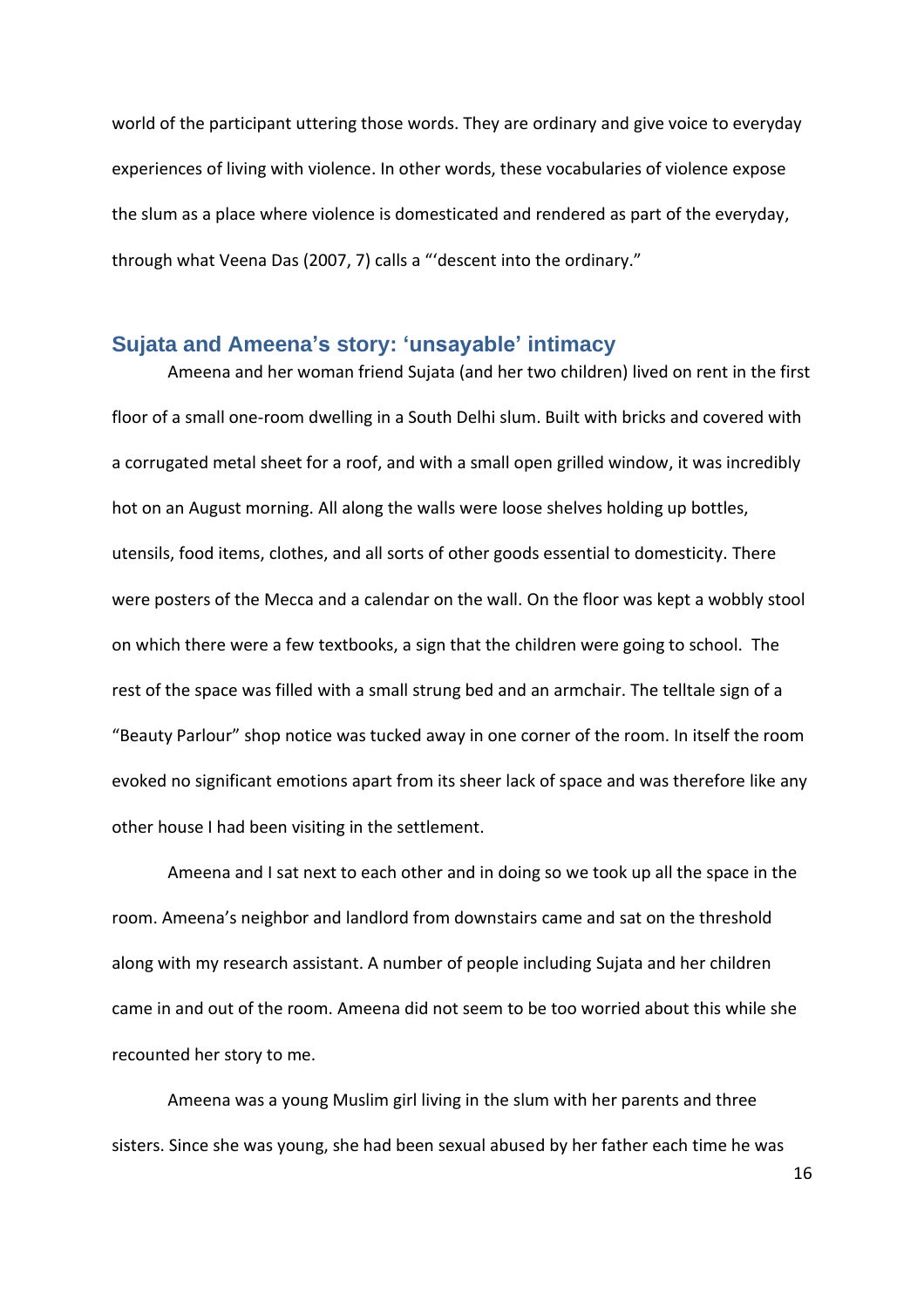under the influence of alcohol. Her father used to beg for "forgiveness" from her after each incident and she used to let it go. Then her parents began to have domestic arguments and they sent her off to an aunt's house where she was abused by her uncle and "fell ill." She then returned to her parental home where her father continued to abuse her. When she sought her mother out for help, she said that Ameena must "tolerate" these incidents. In the meantime, Ameena trained as a beautician and was doing relatively well. She had a number of clients and her rising business enabled her to rent a small room to attend to her clients. She became the only one in her family with a regular income. Things came to a head, however, when she decided not to take the abuse any more and approached a feminist NGO active in the Camp. They advised her to file a case against her father and sent her to live with one of their case workers in the same Camp. Ameena did not like living there since she felt forced to work and take care of this caseworker's family even when she was unwell. She then asked Sujata if she could live with her and they moved into a rented room, close to her parents' home. This brought matters to a head when the parents found outand then approached the customary leaders of the Camp, accusing Sujata of abducting their daughter (Ameena was over 18 and therefore an adult) and converting her to Sikhism even though they had found a suitable match for her. They also contacted her clients who then refused to do business with Ameena, which made her close her shop and rely on Sujata to support her financially.

Sujata on the other hand appeared to be an independent woman. She was separated from her husband and lived with her two young children. No one knew what exactly her means of income was; however, there were various versions. Some claimed that she was a police informer, some that she was a prostitute. Sujata claimed that she worked with civil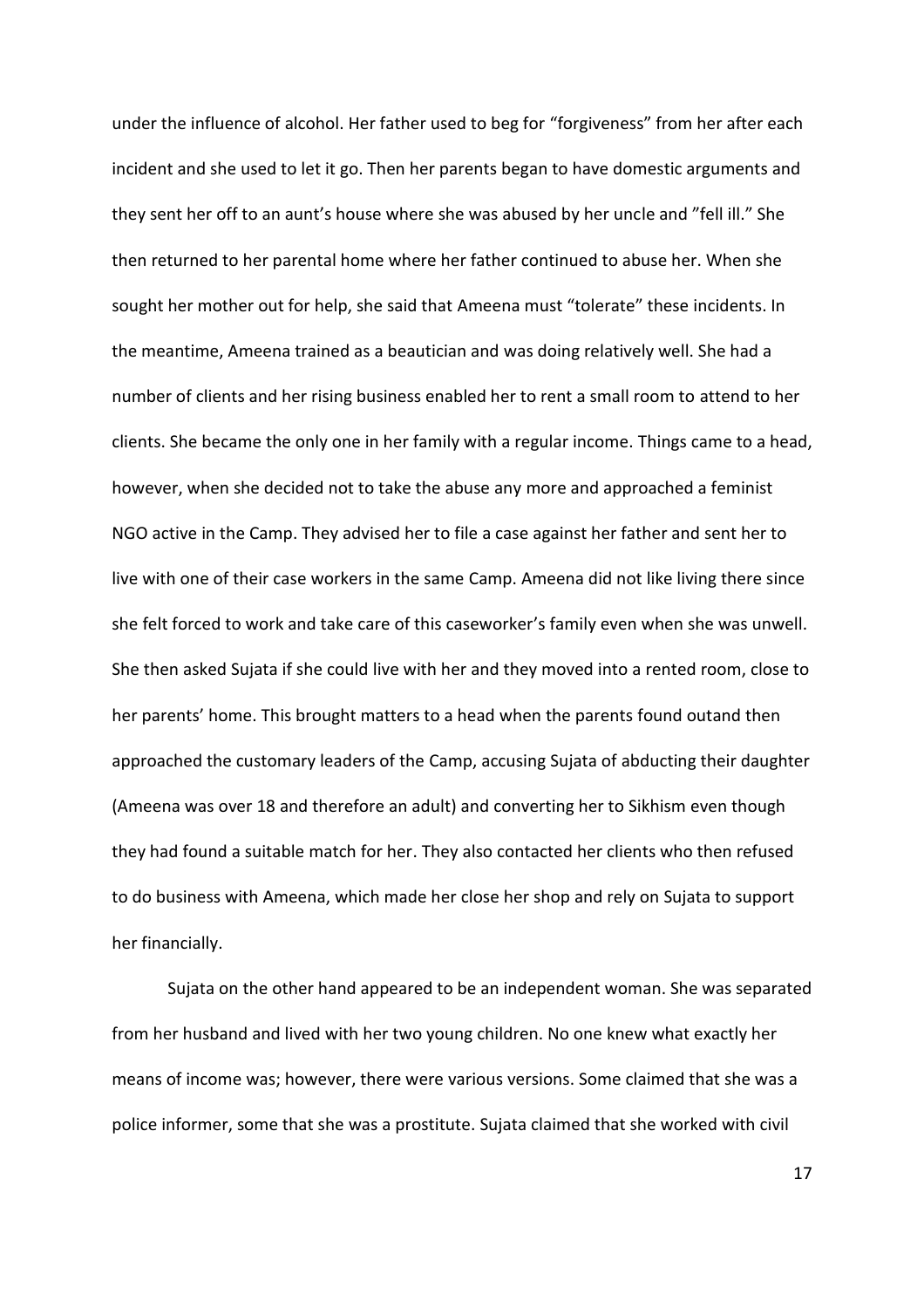defense but was unemployed now. Sujata was very restrained in her interview, answering questions in hyperbole and in abstract terms in the third person. In the middle of talking about the difficulties and abuses they had faced in the neighborhood on account of living with each other, Sujata abruptly asked to end the interview. I saw her several times during my fieldwork, and she acknowledged me in a cursory way.

Ameena, in contrast, was far more open and trusting of me and my research assistant. With her continuous harassment and abuse from her family and her disappointment in getting this resolved through the feminist NGO, Ameena went to the police to file a complaint against her parents. At the police station, she was further interrogated about her relationship with Sujata.

*She [a policewoman] said I will beat you. You are acting smart. Your parents are thinking well for you, do whatever they wish. Then I also put my foot down, I asked her, "How can you beat me when I haven't done anything?" Another lady police took me in to talk. Instead, she started talking nonsense. She asked, "Why do you wish to stay with didi? Does Sujata have your pictures? I told her, "I am not afraid of anyone. You can call didi inside, I will talk in front of her." Then she stopped talking. She didn't listen to me in front of my parents...I had taken a legal notice from a lawyer, he practices in Madangir, he is also a Muslim. I took it and gave it to them. The lady police threw the application on my face and said, "Take it away, you stay wherever you wish to. Now even if you go to the court no one will sympathise." She was scolding me and beating me in front of my parents. When we went to the other side, she took Rs 9000 from me that way.*

Ameena's experience with the police, within the Camp, and with her family illustrates a few critical points about the relations of intimate power. First, it illustrates how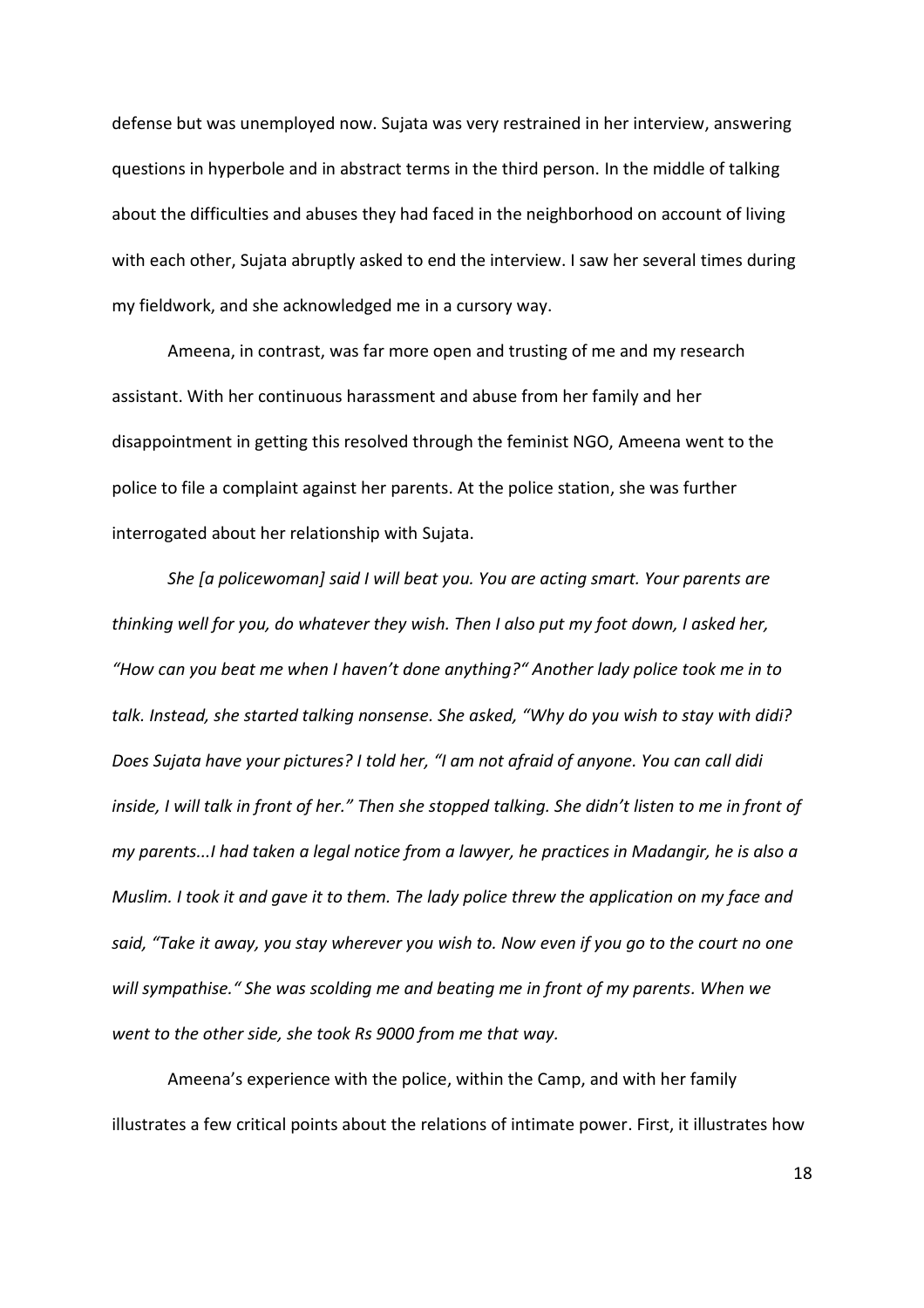intimate violence travels from the body to the state and back. Ameena's experience and perception of the city as a place of danger is tied to her experience of intimate violence within the home, suggesting how intimate violence is reinforced within the walls of state institutions and through the bodies of the state. The state as the moral regulator continuously attempts to redraw the boundaries of intimacy within the home, even when this is dangerous and violent. The police's attempt to isolate Ameena from the city (denying her life as a single woman) by defining the patrilineal family as the self-evident place for unmarried women shows how they seek to actively isolate intimate violence from the city and return this to the home as "ordinary." In this process, Ameena becomes a "burden" that cannot be "protected" by any of those morally constructed as her protectors – the state, community or family; yet her 'protection' by another unrelated woman is considered dangerous .

Second, it suggests how the state and law "regulate intimacy and violence in the city" through the notion of "community." I draw here upon Das's argument that the community has the ability "to make substantial acts of violence and acts of moral solidarity" (2004). In Ameena's case, intimate violence enacted by the community is substantiated by the state by transforming this into a symbolic and moral violence at the scale of the city – Ameena was denied the right to live as a single woman in Delhi. The fact that her family was able to approach the community leaders to intervene on their behalf, and that Ameena was bound to return back to live within her community despite her support from the feminist NGO show the pernicious ways that intimate life is regulated within the public life of the city. Her further harassment from her family and neighbors in the settlement highlights the notion of the community as a moral regulator of intimacy.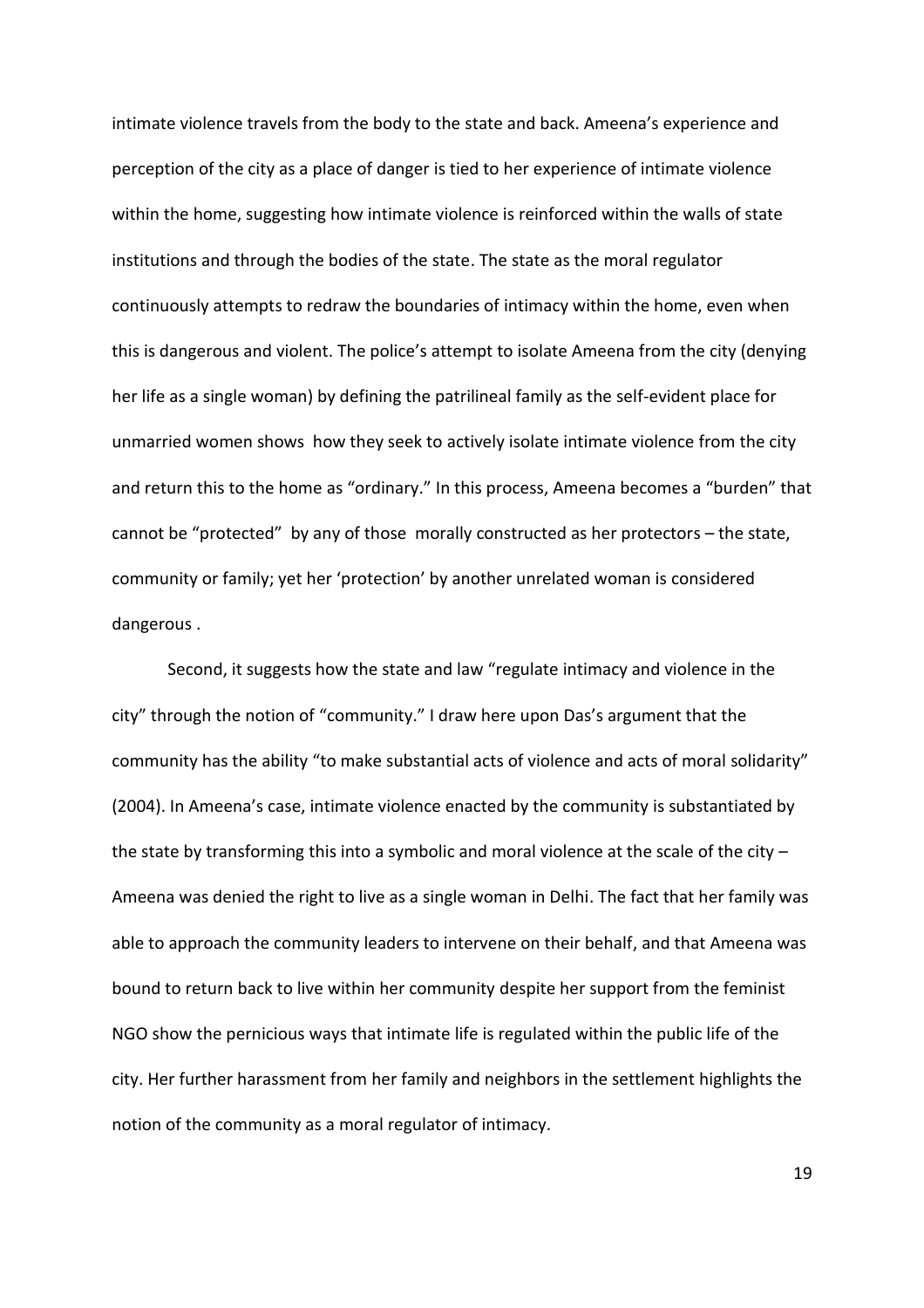Das (2004) notes that because certain forms of violence are "unsayable" within the normal frames of one's life, therefore violence has to be an acknowledged aspect of one's being and inhabiting the world. Sujata and Ameena's story construct a similar notion of unsayable intimacy because their relationship could not be uttered in any normative terms. Yet daily reminders that the city is a dangerous space for women forced Ameena and Sujata to live within the same slum neighborhood that posed the greatest violence in their lives. And it was precisely because their relationship could not be named within the moral constructs of the family or kinship that made intimate violence an everyday occurrence in their lives. The city as the site of danger became the regulator of a normative home for women's bodies and intimacies.

# **Meenu Kumari: Embodied sovereignty**

Meenu Kumari came from the eastern Indian state of Bihar where she had completed her school education. Once in Delhi, she completed a BA in Sociology and an MBA from the Open University. Her husband was a contractor with the Public Works department of the state and her two children were about to take the finishing school exams. Meenu Kumari became interested in social work when she was working in a chemist shop near the industrial area of Okhla and it was there that she became aware of the difficulties and challenges facing women working in the factories there. She began to counsel women in her neighborhood not to go to "quacks" but to approach medical doctors, go to the hospital, get medical checkups done on time, and so on. She encountered a number of survivors of domestic violence in her work – those who had been burnt by their husbands or in-laws, and so on. After a brief period working with an NGO where she trained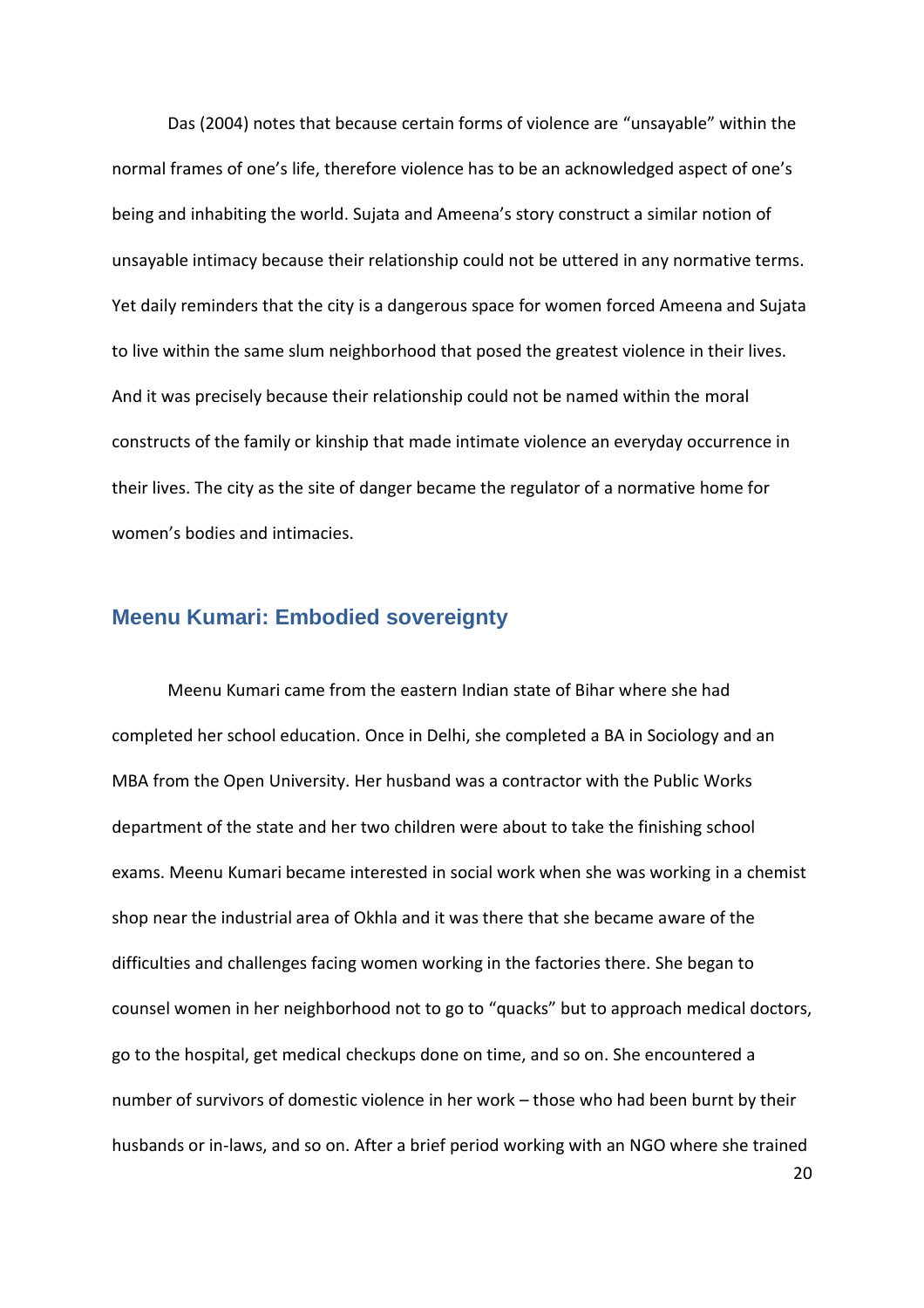in social work, Meenu Kumari was inspired by her mentor to open a primary school for slum children.

At the start Meenu recruited a few women from the settlement who were educated till  $12<sup>th</sup>$  grade to assist her in teaching. They did not ask for a salary and she did not offer them any. Meenu and these teachers did a house-to-house survey in the neighborhood to gather information about school dropouts, trying to persuade them at the same time to come to her school. At first she faced a lot of opposition. Parents accused them of interfering in their private life, stealing government funding which they assumed Meenu had received, and even brainwashing their children. But Meenu persisted and slowly through her initiative and through word-of-mouth children began to come to her school, confide in her, and trust her advice.

Over time, however, Meenu Kumari became much more than a schoolteacher in the neighborhood. She gave advice on health and nutrition, counselled drug users towards rehabilitation, dispensed medication for common diseases such diarrhea, fever and indigestion, and most crucially became a mentor for young men and women making intimate liaisons outside their community. As an older, unrelated person, Meenu Kumari often made herself unpopular with men who tried to court young women in her school, by asking "You say 'I love you' … Do you know the meaning of 'I love you?'" She then took it upon herself to teach these young women about the reproductive system in order to produce what can be argued was an "embodied sovereignty" or control over one's bodily terrain.

*By 'figure' I explained to them … the construction of male and female … This is the construction of the female … and this is how it happens … With age, these are the changes …*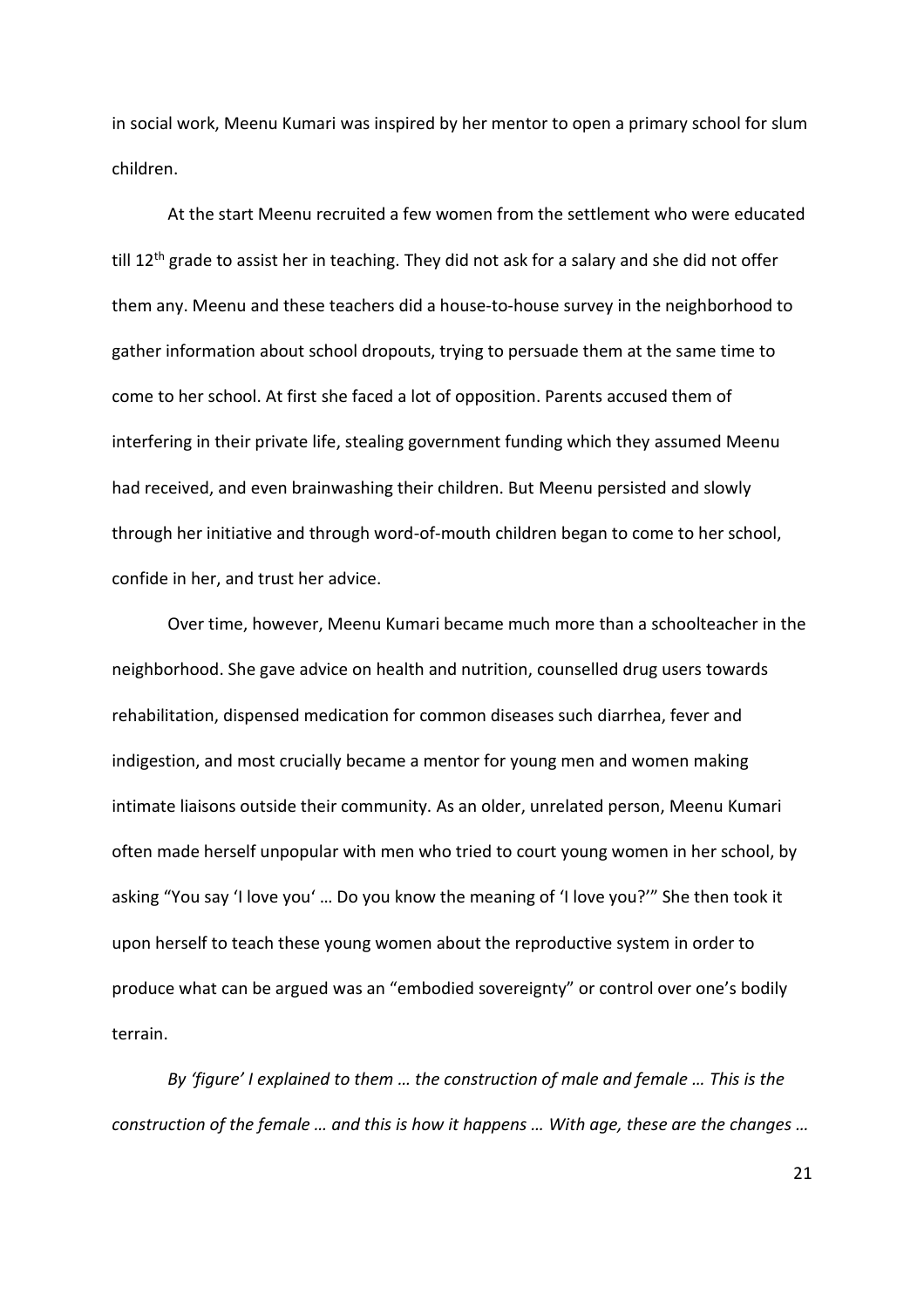*this is how the changes take place … then this happens … then this … then this … children are born … this is what it is … and if you become a victim of misunderstanding, you will get disease … then you will be shamed … you will run away … this kind of thing will happen … there are some people here who have run away and … this will happen … Then they said, ok, we will not do these things. [Meenu Kumari]*

Meenu argued that in doing so she was "protecting" girls from inevitable intimate violence. By giving them knowledge about intimate details of their bodily terrain (i.e., their reproductive system), she was producing bodily sovereignty (that is, knowledge and power over one's bodily terrain) among young women. This was evident in one story about a girl who did not agree with her and decided to go out to watch a movie with her boyfriend. Meenu warned her in advance of a sequence of events to watch out for. As she had warned, the man first took the young woman to a friend's house in another slum in the city where he made her watch an x-rated film with his friends, after which they attempted to rape her. The young woman recognizing the signs that Meenu had warned her about earlier, managed to escape unhurt, and returned to Meenu to ask for her "forgiveness" for not trusting her advice.

This and several similar stories made Meenu Kumari conclude that the problem of intimate violence in the slum was largely due to a lack of access of its resident to the wider public realm.

*There is no outing … in some party, or some club … or some meeting … no such life, routine … must do this, in this way … When you and me get very [stressed]… then we move around a bit, have an ice cream and come back. This is how we think. Come let us go see a movie … some 'freshness' will come … let us go out for a couple of days … some freshness*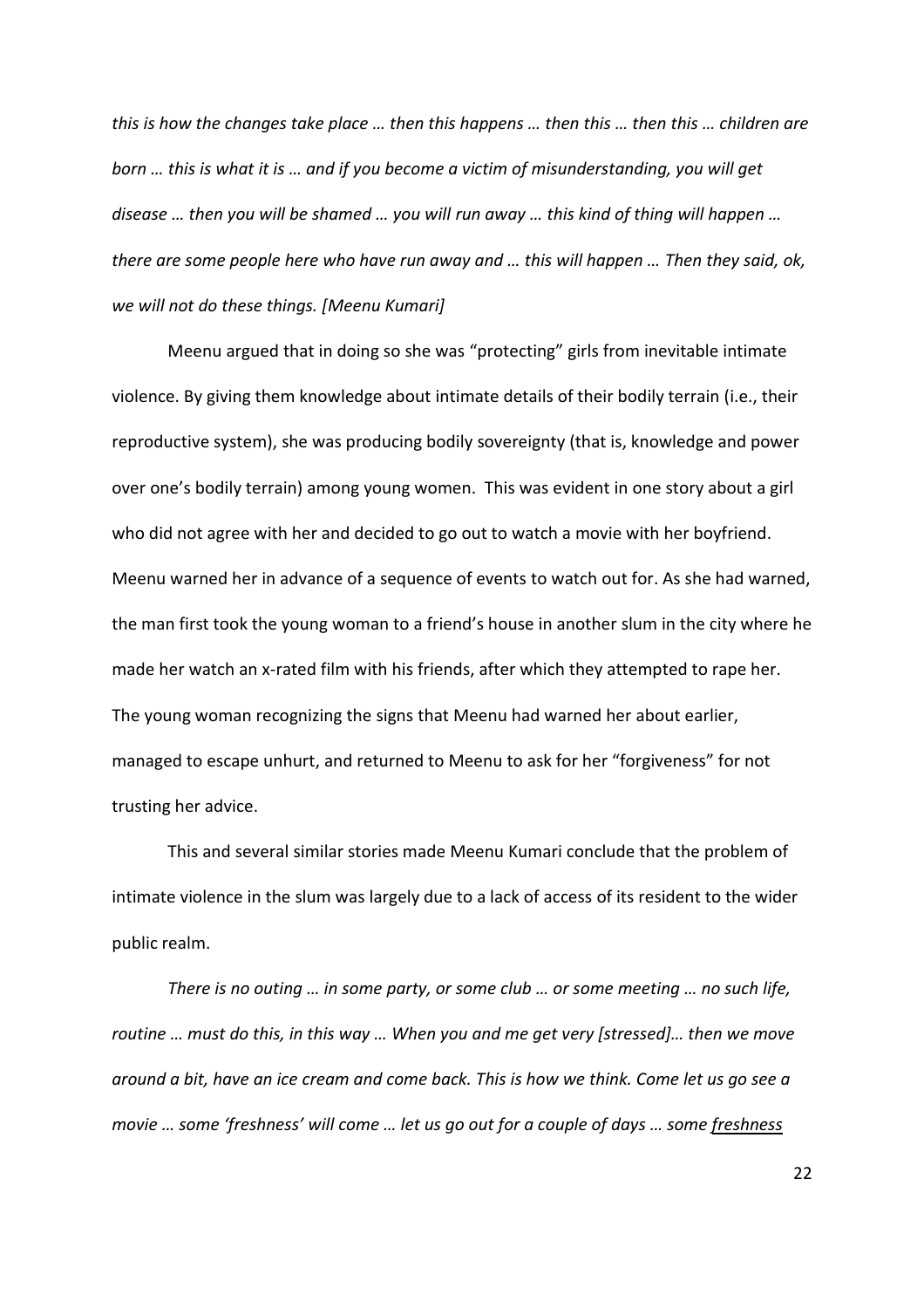*will come. But entertainment options for these people … are television … films … you will find cable here in everybody's house … there is no house where there is no cable … one boy told me, madam, they show very dirty films on tv at night. Violence, hatred … for these people this relation is the only form of entertainment available. It's because there is no privacy.*

Meenu framed the 'problem' of intimate violence in two ways – first, as a consequence of the social and physical exclusion of slum dwellers from the public life of the city and, second, on account of their withdrawal within the "oppressive" spaces of the slum. Thus Meenu was making an argument around the physical and social exclusion of slum dwellers from the urban public sphere as an exclusion from the spaces of privacy. For Meenu, the one-room home was key to the regulation of intimacy in the slum. As a space shared by the family, it was unable to shield young children from the intimacies between their parents or what their parents watched on television. Children were introduced not only to adult intimacies by observing their parents, but also when parents sought adult entertainment through the cable channels in the home, children were exposed to these images. This introvertedness within the domestic sphere and the intense proximity and exposure therefore to adult intimacies were noted by Meenu as the causes of intimate violence over women's bodies in the slum. While the city turned its back to the slum dwellers, Meenu Kumari argued that slums dwellers internalized the wider symbolic and structural violence within their ordinary domestic life in the city.

Meenu Kumari similarly advocated and counselled women to exercise control over their bodies by regulating and controlling their husbands' desires, not only because such desires were seen to increase the number of children, but also because children who were witness to sexual acts between parents were in danger of enacting these with others. When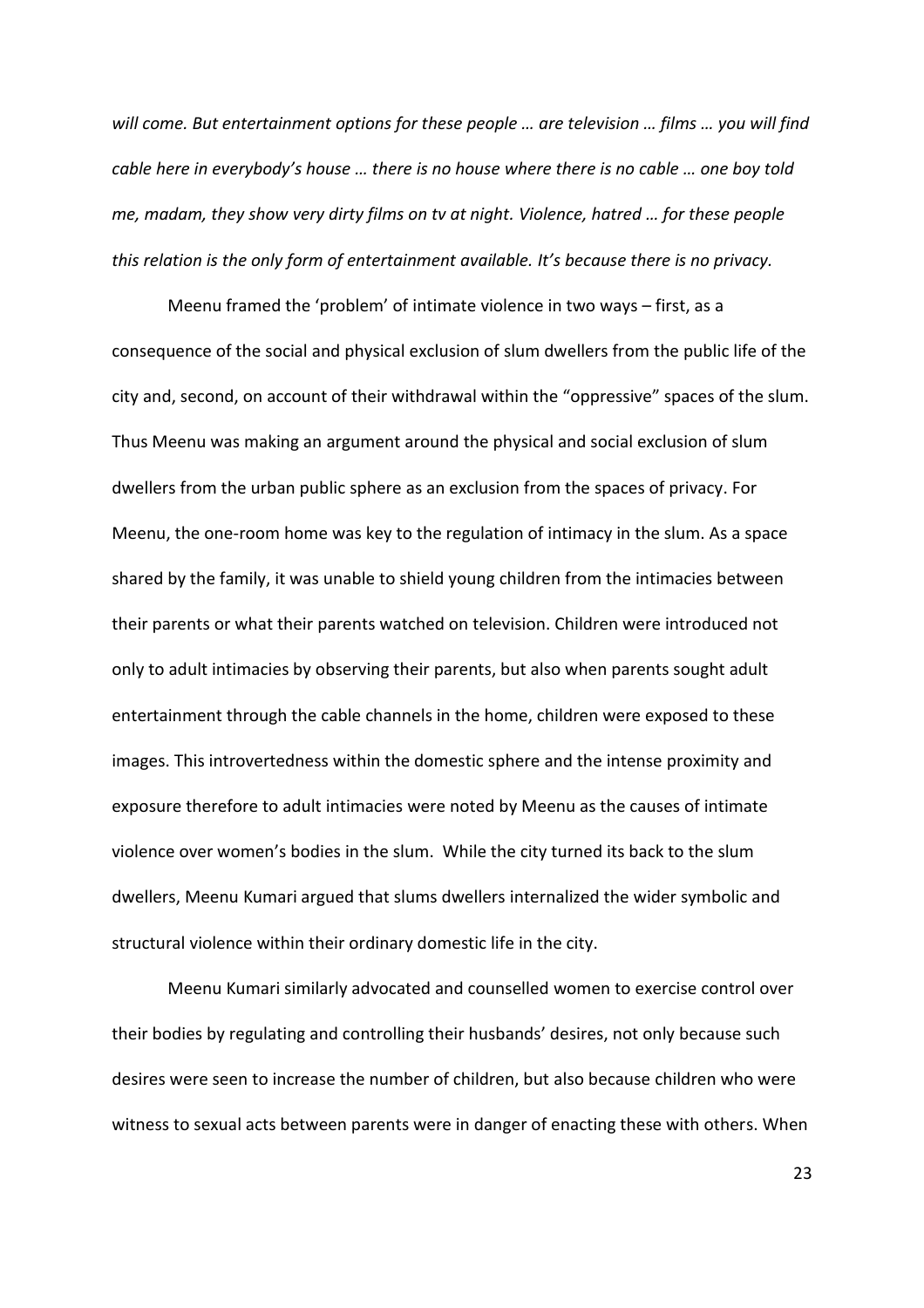one of her minor female students decided to initiate intimate relations with her boyfriend, Meenu called the student's mother.

*She started crying, said 'There isn't even space, Madam, where does the husband listen? He drinks. I keep saying the children will see. He doesn't listen'. I told her that the girls go off to school in the morning, all your children go off to school. Only one son remains. Send him to me as well. I will give him tuition. Meet your husband at that time.*

Uncontrolled sexualities were mapped along a continuum from the home to the city, where children turned to family members to fulfill their sexual curiosities and women turned towards neighbors and the city to satisfy their sexual desires beyond the marital relationship. At the same time, the city itself was insecure and unsafe for women, who in seeking out these liaisons put their bodies in danger. Meenu Kumari took it upon herself to follow her young female students in their liaisons with men in the cityand intervene if necessary before the women made a "mistake." She also claimed that she had intervened in the activities of a gang recruiting young women from the slum to provide escorts to influential men in the city by. She followed the auto driver who transported these women and managed to get a list from him. She met with the parents of the women on the list advising them to be more vigilant of their daughters' movements.

According to Meenu, one of the women on the auto driver's list was Ameena. Meenu immediately went to meet Ameena's father, who refused to believe her story and abused her. Meenu then reminded Ameena's father that his daughter's earnings as a beautician were not enough to buy a refrigerator, washing machine and food processor, good clothes for all of them, meat for their meals, and so on. Meenu asked the father to follow Ameena one day and see for himself. According to her, he discovered that Meenu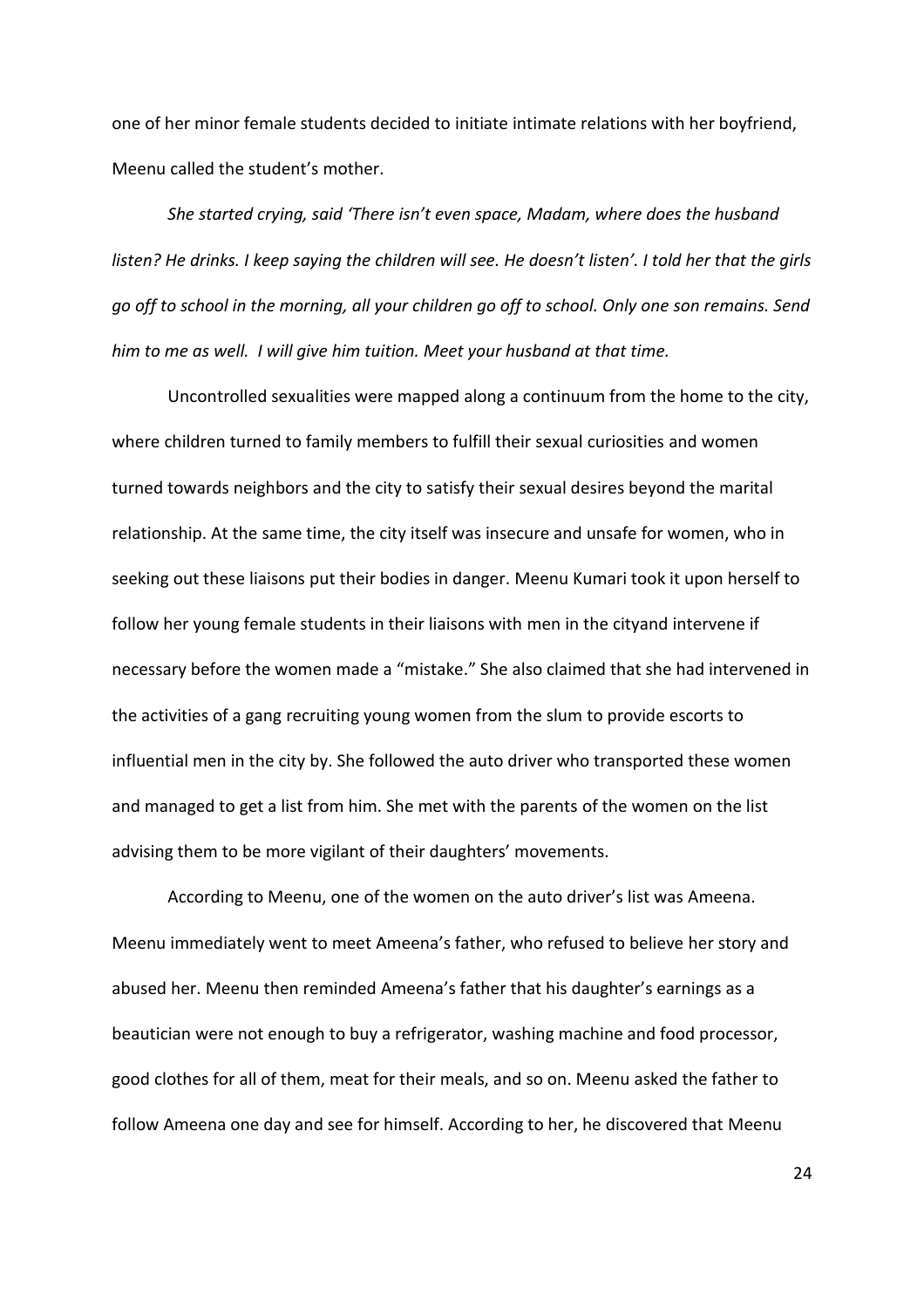was right and then beat up Ameena, after which Ameena complained to the police that her father had raped her. Meenu claimed that her statement was key to the police in establishing the "truth," based on which they refused to believe Ameena. Ameena then began to live with Sujata, who Meenu claimed was a mediator between the young women in the slum and the city escort service.

The conflicting versions of Ameena's story reflect how intimacy itself is an ambiguous terrain of power continually regulated and weighed against slippery norms of morality, respect, and honor across the public and private realms. It shows that a focus on intimate relations of power reveals particular politics of morality and bodily regulation not yet fully understood or acknowledged in feminist or urban studies literature. Meenu's story reflects this politics at its pinnacle, where she argues that control over one's bodily terrain is the key mediator of morality and social control in the city. In doing so, Meenu overturns the argument of slums as the underbelly of violence in Delhi and, rather, provides a much more nuanced articulation of intimate knowledge and power over one's body as a way to regulate and control intimate violence from the home to the city. This was seen as an inherently gendered 'power' in its mapping over women's bodies and intimate spaces through which intimate relationships were regulated or restrained by women. In doing so, it produced the intimate city as a gendered terrain where "intimate incursions" on women's bodies were regulated through "critical consciousness" (Kabeer 1999) of bodily intimacies, thus locating intimate violence and its control squarely as the responsibility of women.

## **Shraddha: A right to intimate spaces**

Shraddha was also a slum resident who was trained by Seva Bharati (the women's service wing of a Hindu Nationalist party) as a social worker. She first came to Seva Bharati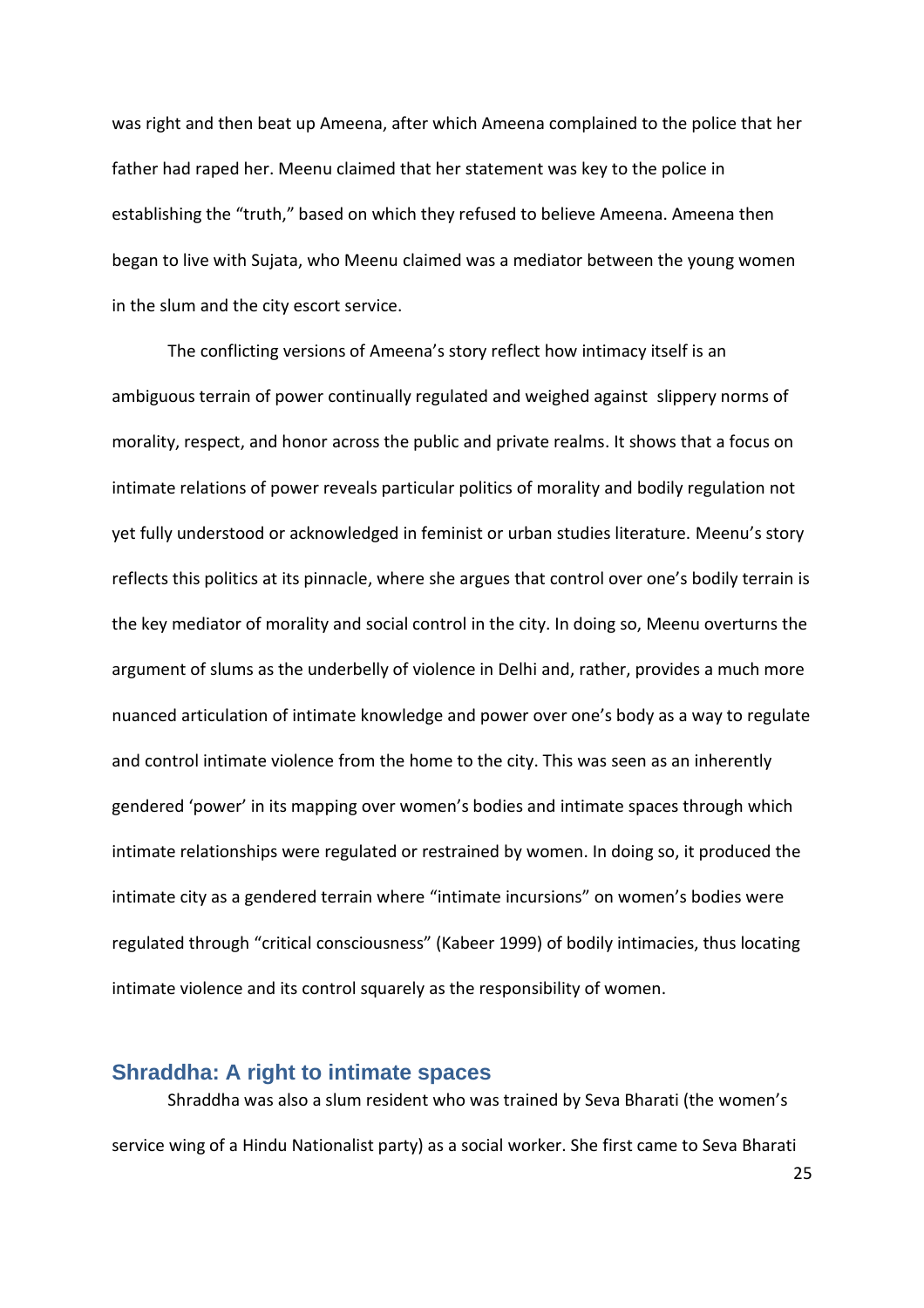to learn sewing but she showed to her supervisors very quickly that she had potential for becoming more. Since she was educated to the high school level, Seva Bharati asked to teach young children from the slums at her home. Although her in-laws and husband were not supportive of this, over time, however, they understood and Shraddha herself gained confidence. She began house-to-house surveys spreading the message of Seva Bharati, recruiting young women and children into their various service programs, and then training them in various vocational skills.

A very important work of Shraddha, however, was "character building" among young girls. Similar to the interpretation taken by Meenu Kumari, character building meant *'explaining about character, how we can imbibe good values like honesty, protecting oneself in the slums.'* In Shraddha's experience, young men and women in "transgressive" relations across community, religious or caste divides eloped from home and often came to live in the city's slums as couples where they could be anonymous and would be hard to trace by their families. These young women often knew very little about bodily intimacies and were therefore exploited by men – either raped or abandoned or trafficked. Shraddha worked with these women to help them understand their parents' resistance to their intimate transgressions and to return home. For married women, Shraddha counselled them on '*How to behave with in-laws at home, with children, how we should mold children. What can we teach children so that our society can progress, our country can progress*." It was most important to Shraddha that '*whatever happens in life, one should perform one's duties. Consider your father-in-law equal to your father; consider your mother-in-law equal to your mother.'*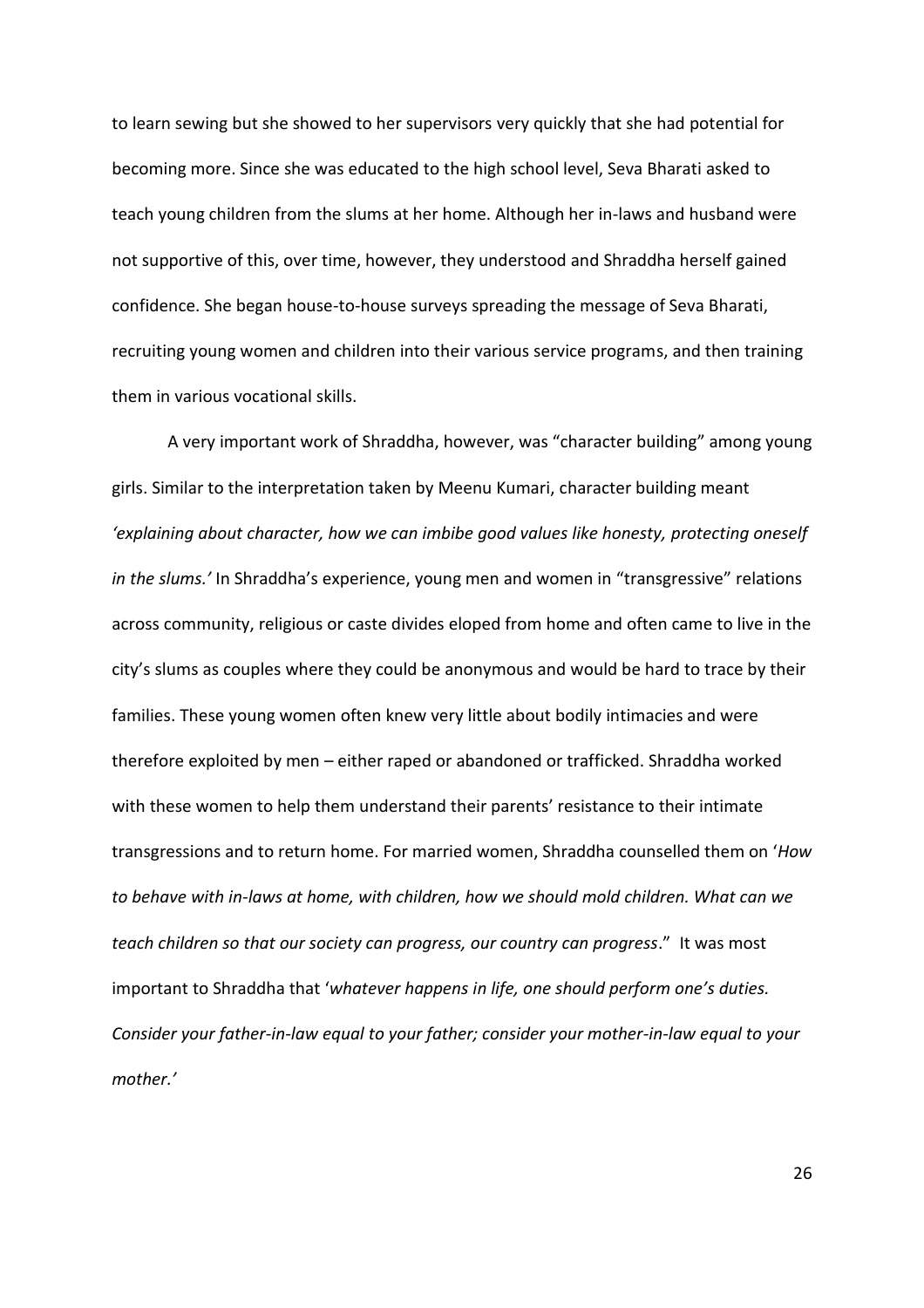For Shraddha, the one-room dwelling was an important site of fulfillment of these duties. Shraddha felt resigned about its material conditions: '*There is only one room, what will awareness among the women do?*' she asked. In these one-room dwellings, any form of social or moral development of women or even their children was seen as impossible. In her door-todoor surveys, Shraddha had observed the conditions in different homes and concluded that the one-room dwelling was the primary reason for the moral and social degeneration of slum communities. As she explained:

*Once I had gone into a jhuggi, and there was a big child, around 10-12 years old, was sitting outside on a cot, with a sari draped over it. And there were 5-7 children, all small, I asked who they were. He said they are my brothers and sisters. [I asked] 'Where are your parents?' [He said], 'At work'. They [children] were all sitting on that one cot, the poor things. Those children see those walls, no play, no nothing. What will their life be like? When I saw that, I thought, perhaps this is what is called hell.*

Shraddha advocated open spaces and larger size homes as key to the development of intimate relations within families. Like Meenu, Shraddha notes that those living in slums have a poor material environment where opportunities for leisure, growth, and personal development are very limited. One of the key issues was the education of children. Shraddha noted that there should be a separate room for children to develop their learning. The one-room home does not allow for quiet spaces for children to study and learn and this in the long run is seen to come in the way of overall development and employment opportunities for those living in slums. She noted that '*If from childhood they [children] have their own space, then their mentality is different'*. She noted that while slum women worked very hard, in India, '4<sup>th</sup> [working] class men are very useless'. It is these men, she suggested,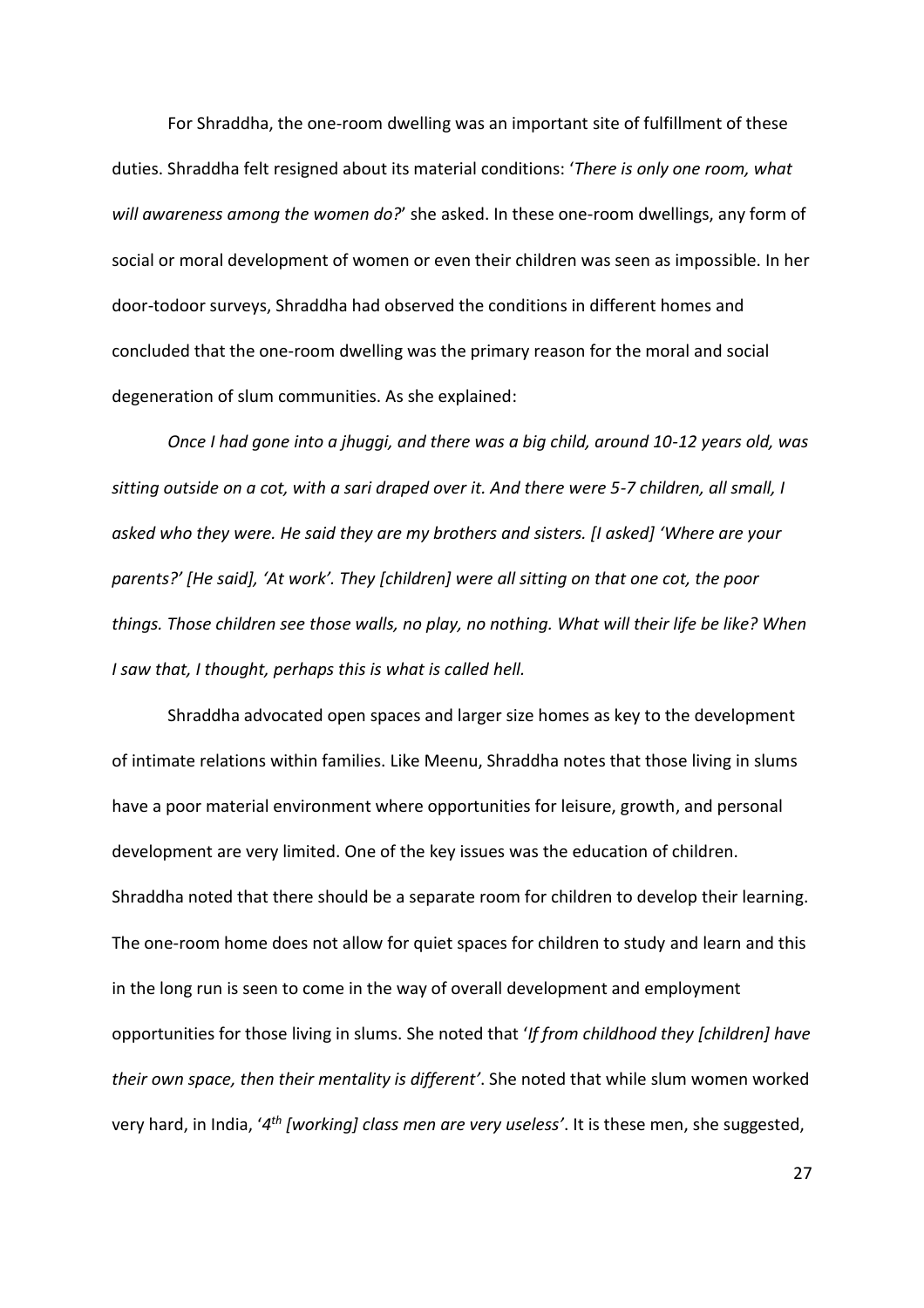who are unable to create intimate relationships with their wives because values of becoming responsible for and supporting their families have not been inculcated in them from childhood, yet they have formed an attitude of entitlement towards women's bodies, spaces and earnings. For Shraddha, then, intimate violence was a result of the lack of an Indian masculinity that was economically and socially protective, a masculinity that could only be inculcated through a positive material environment.

Shraddha's observations were not simply as a social worker trained by Seva Bharati, which was ideologically focused on imbuing Indian cultural values within its training schemes. While an analysis of their ideologies around gender and morality are outside the scope of this paper, it was clear that Shraddha largely aligned her personal ideologies with those of Seva Bharati. Her training with Seva Bharati was reinforced by deeper personal experiences in similar material, social, and moral conditions in her life. She was married at a young age to live in an extended family. Her husband and father-in-law were both unemployed and alcoholic and she was not allowed to work. They survived on the income of their mother-in-law, who faced regular domestic abuse. Shraddha's first child, her daughter, was mentally handicapped. Before having her second child, a son, she went through a number of terminations since she felt she could not cope with two very young children. After the birth of her son, she decided to undergo sterilization surgery without the knowledge of her in-laws, who she knew would have resisted this decision. When they found out, her husband beat her up and they threw her out of the house. She went back to her natal home to recover and then returned to live with her in-laws. By then, people in her neighborhood were beginning to understand her reasons and she began to get more support from her husband as well. They moved out of the extended family home after 25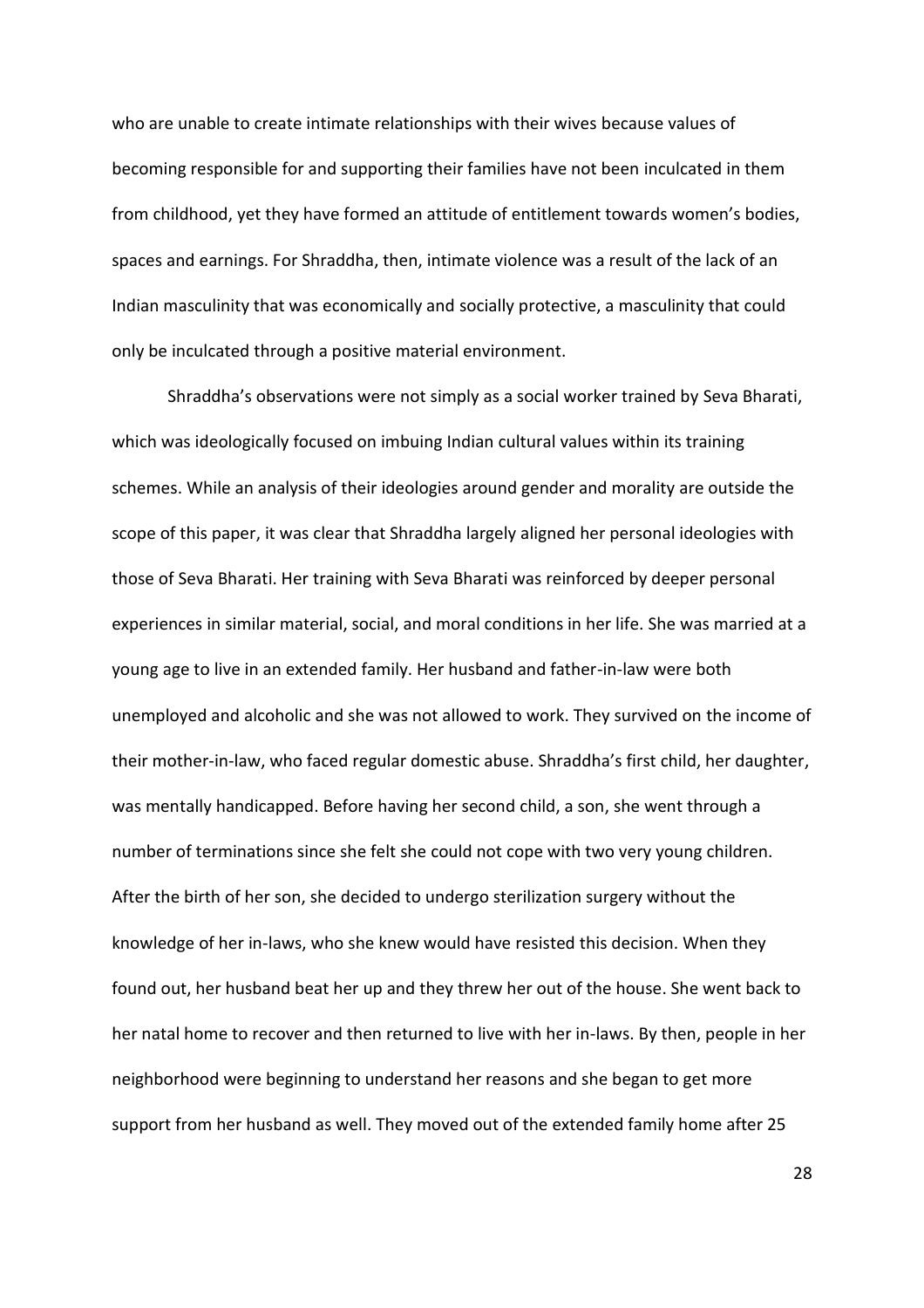years of marriage. Shraddha says her husband is now a changed person, who supports her and understands her. He has also begun to work as a painter and is beginning to support his family.

Shraddha's narrative resonates with Das's (2004) interviews with survivors of intimate violence during the partition and the 1984 riots in Delhi, where she notes that "what comes across is not a standardised recognisable narrative of suffering but inhabiting the space of suffering and hence giving new meaning to agency in ordinary life." Shraddha verbalizes a violence that was part of her ordinary everyday conscious existence but which she was then able to overcome through her "strength of character." In this vocabulary, the "signature of the state" (Das 2004) is present in its inability to provide the material contexts for cultivating equitable intimate relationships. The responsibility of overcoming this lack is put squarely on the shoulders of women, who through the "morality" of their actions, control over their bodily terrains, and "strength of character" must be able to bring abusive male members of the family into reformed paths. Shraddha's agency was expressed not by "coping with violence in the conventional sense, rather by repairing and living with violent relationships" (Das 2004).

*One thing is that there is a shortage of space; this is the biggest problem. Because the discussions the husband and wife need to have, in order to run the family, these they are unable to have, you can't do anything in front of the children. Then when they don't have these conversations, what happens is that when crises come in the family, their balance doesn't work. I have one room. If I had two, perhaps I would not have remained worried about my husband for 25 years; I would have covered it in 10 years. If I had a separate room, I would have found ways to run the family. So this is the biggest problem and five or ten*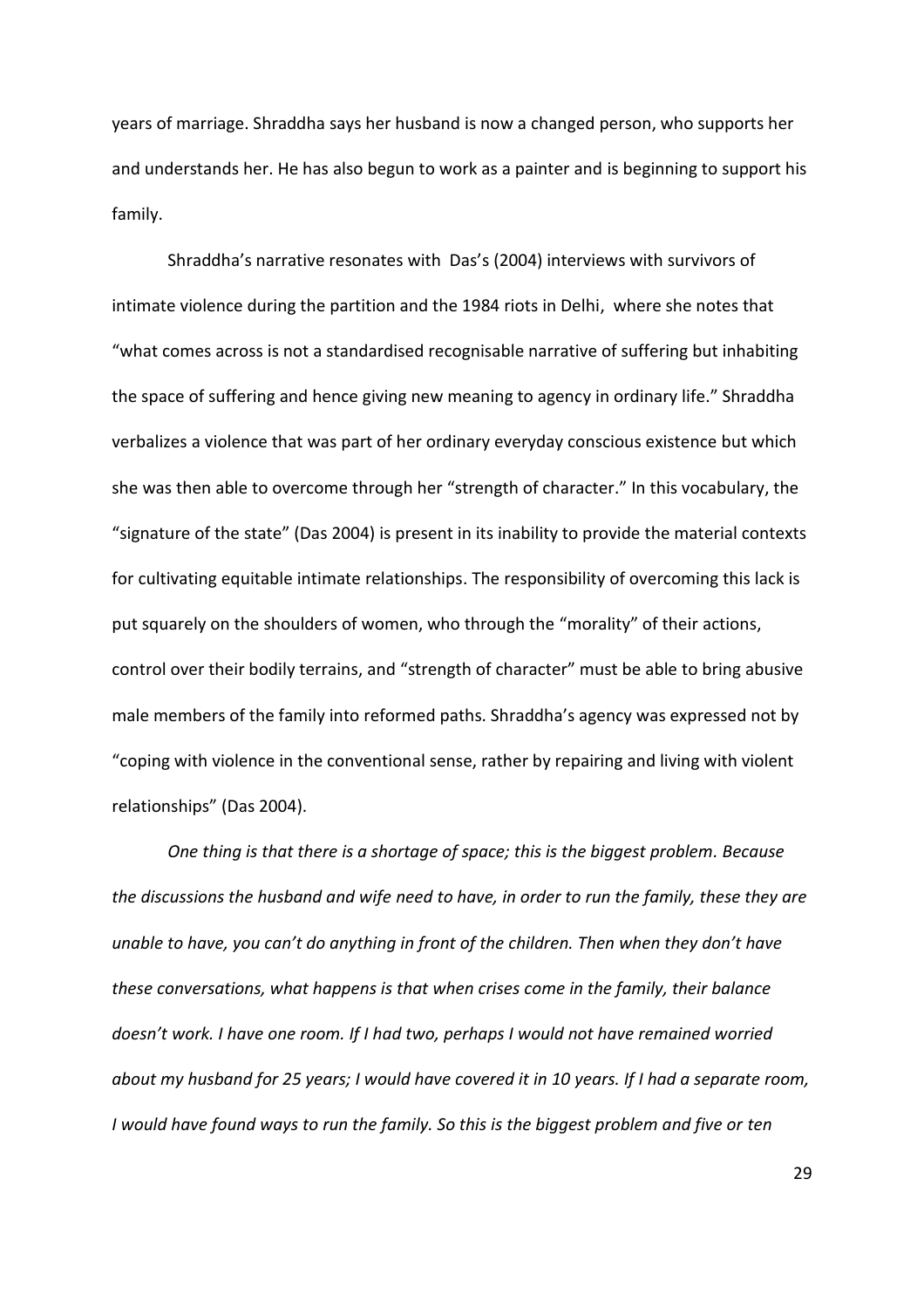*percent of people live in first [middle] class [colonies]. The rest of the country – 80 percent -lives like this. Meaning family relationships cannot be built. This too makes our country backward.*

Shraddha's argument is an argument for the right to intimacy within the home. It is, as Das (2004) would suggest, not just violence upon one's own body but also that "one's access to context is lost," that constitutes a sense of being violated across private and public domains. For Shraddha, intimacy or lack thereof in the home had a direct connection to urban violence, to intimate violence, and to (under)development. In India, such discourses of the moral degeneration of slum residents were prevalent during the colonial era (Gooptu 2001) and have been appropriated in postcolonial urban planning practices of slum demolition and resettlement. Developing Meenu's argument for an embodied sovereignty, however, Shraddha articulates a claim, an entitlement to particular material conditions in the slum, which is legitimized through personal experience. This claim, while internalizing the pathology of a one-room slum home and its overcrowding as a moral discourse, was also a speech act, a rhetorical device. In absorbing and internalizing the causes of intimate violence within the everyday material conditions of a slum home, Shraddha was articulating a connection between the material conditions of the private realm and the violence of urban development and Indian modernity that has been exclusionary for the urban poor. Significantly, though her argument is grounded in material determinism, the basis of her argument for the right to material conditions of family intimacy and privacy can be recast as an argument for the right to the city.

This right to the city is a gendered right to equitable intimate family relationships that can be sustained through the appropriate material conditions in the home. Although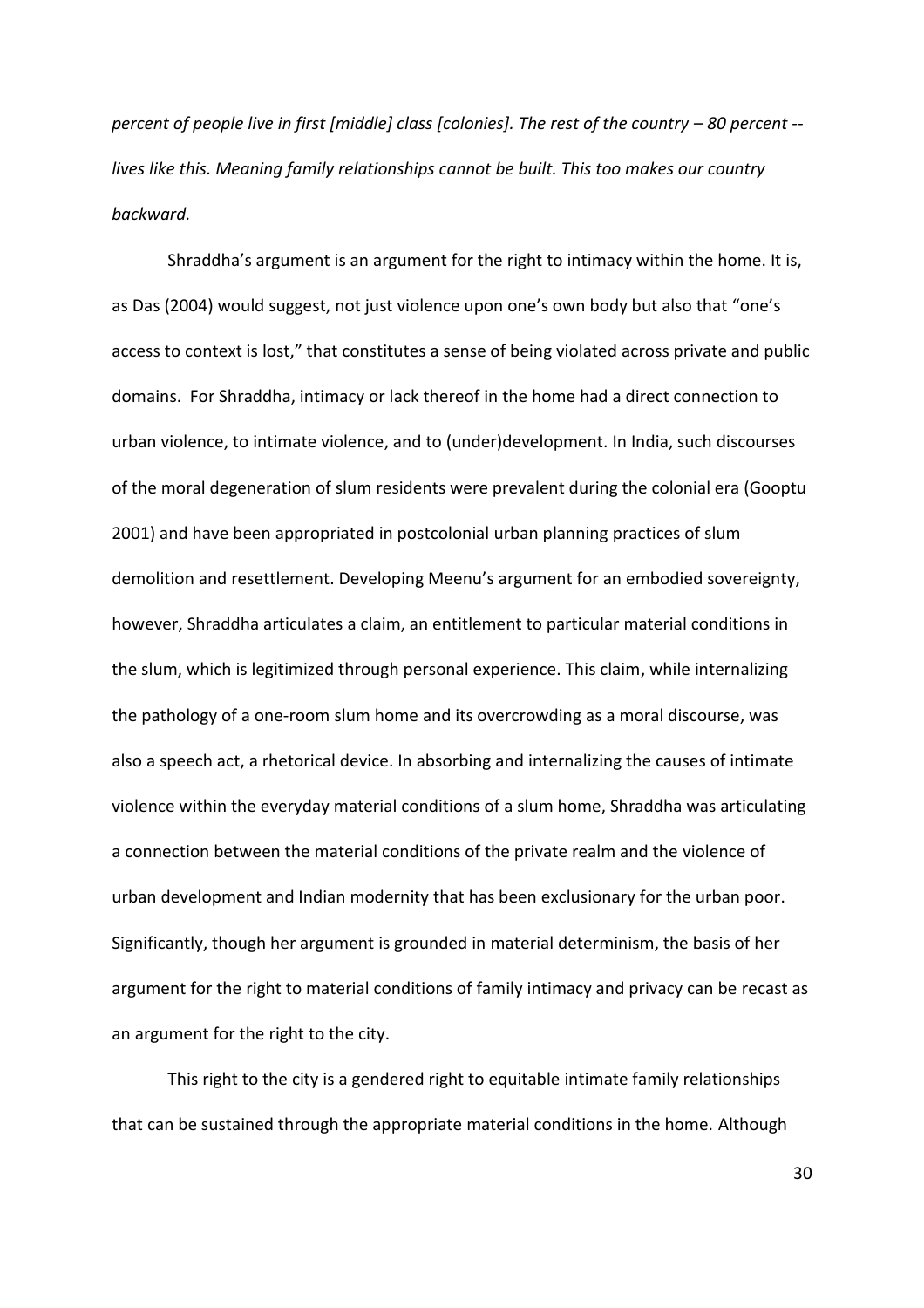grounded in essentialist gender claims, Shraddha's notion of intimate violence "disrupts the idea of scale" (Pratt and Rosner 2013) by breaking out from the confines of home to state spaces of modernity and development, making an important contribution in how urban violence itself is constructed and lived. However, this vocabulary is also essentially a desire for a 'middle-class' notion of a material home, seen in its connections between modernity and middle-class materiality in Shraddha's narrative. In doing so, Shraddha internalizes the discourses of middle-class notions of public and private, situating women squarely within the home and home squarely as the rightful site of women's "moral duties."

### **Rethinking intimacy in urban geography**

In discussing the violence of African urban deaths, Pieterse (2009) suggests that the task of opening up the frame of urban violence "is not to look for an end to the horror," but rather to "simply stare terror in the face without any anticipation that it will come to an emancipatory end." The three vocabularies of violence in this paper do just that. However, they are not just stories of 'domestic terror' (Pain 2014). Instead they verbalize violence as an aspect of living and coping with it on a daily basis, not by elevating it to the extraordinary as in the cases of rape with which I began this paper. Violence in these stories descends into the rhythms of ordinary life, akin to what Das (2005) finds with the survivors of the 1984 riots in Delhi. Violence here is uttered through an "aesthetics" of speech that is grounded in and emerges from the material, social, moral, and structural context of violence in their everyday lives.

At another level, the three stories illustrate the active recruitment of the family "as a private, voluntary and responsible agency for the rearing and moralising of children" (Rose 1987, 74) and of women as urban subjects who can regulate and control intimate violence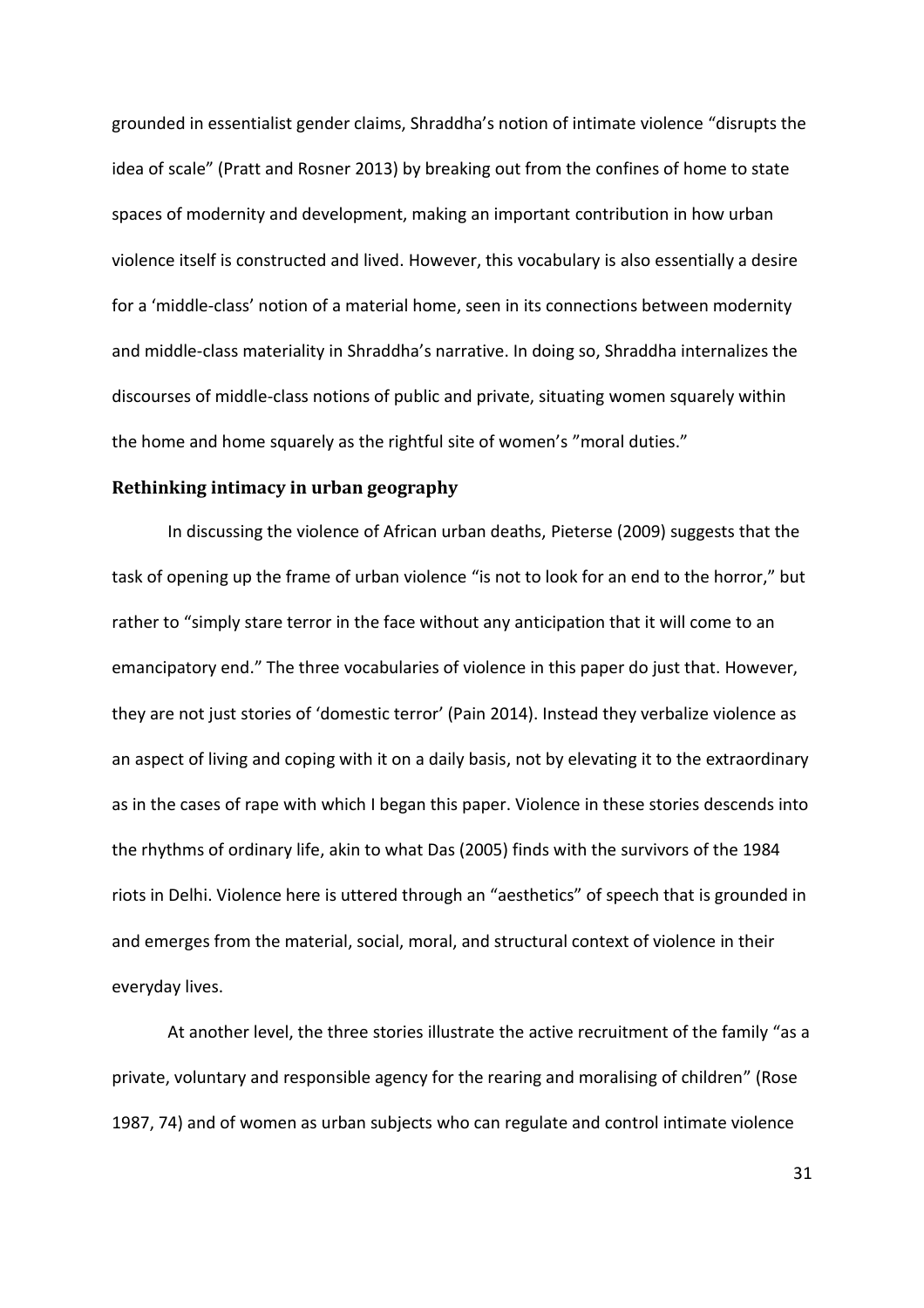over their bodies in the home and the city. This dichotomous relationship of the individual subject to the morality and precarity of family life drives the logics embedded in the materiality of intimate relationships in the home and beyond. This is not only through an intimate governmentality of the state that produces an exclusionary urban public sphere for women but also an embodied sovereignty that is constructed as the responsibility of women. The three stories illustrate three aspects of intimate violence: its unsayability in transgressive intimacies that question moral ideologies; embodied sovereignties as the responsibility of women; and the material lack of space that marginalizes the right to moral intimacies. These stories show that it was not just intimate violence upon the gendered body but also a loss of one's access to the material conditions that hold the potential of deterring this violence, which constitute a sense of everyday violation among slum dwellers. While material conditions are continually cited in these arguments to make wider claims to a right to the city, this calls for a more detailed scrutiny of "the forms of power flowing from claims to knowledge concerning family life, child rearing, sexual pleasure, health and hygiene, happiness and contentment" (Rose 1987, 74), and which constantly move to displace violence from the private realm to the city.

This also means that, as critical urban scholars, we need to move away from an articulation of slums as homogeneous entities united in resisting the exclusionary city and state sovereignty through alternative conditions of living. While building the slum and living with the violence of exclusion from the city requires collective agency, this should not be conflated with the very material conditions of their everyday lives, which they seek to overcome on a daily basis. Arguments for a right to privacy among slum residents should not be confused with arguments about slums as "underbellies" of the city present in the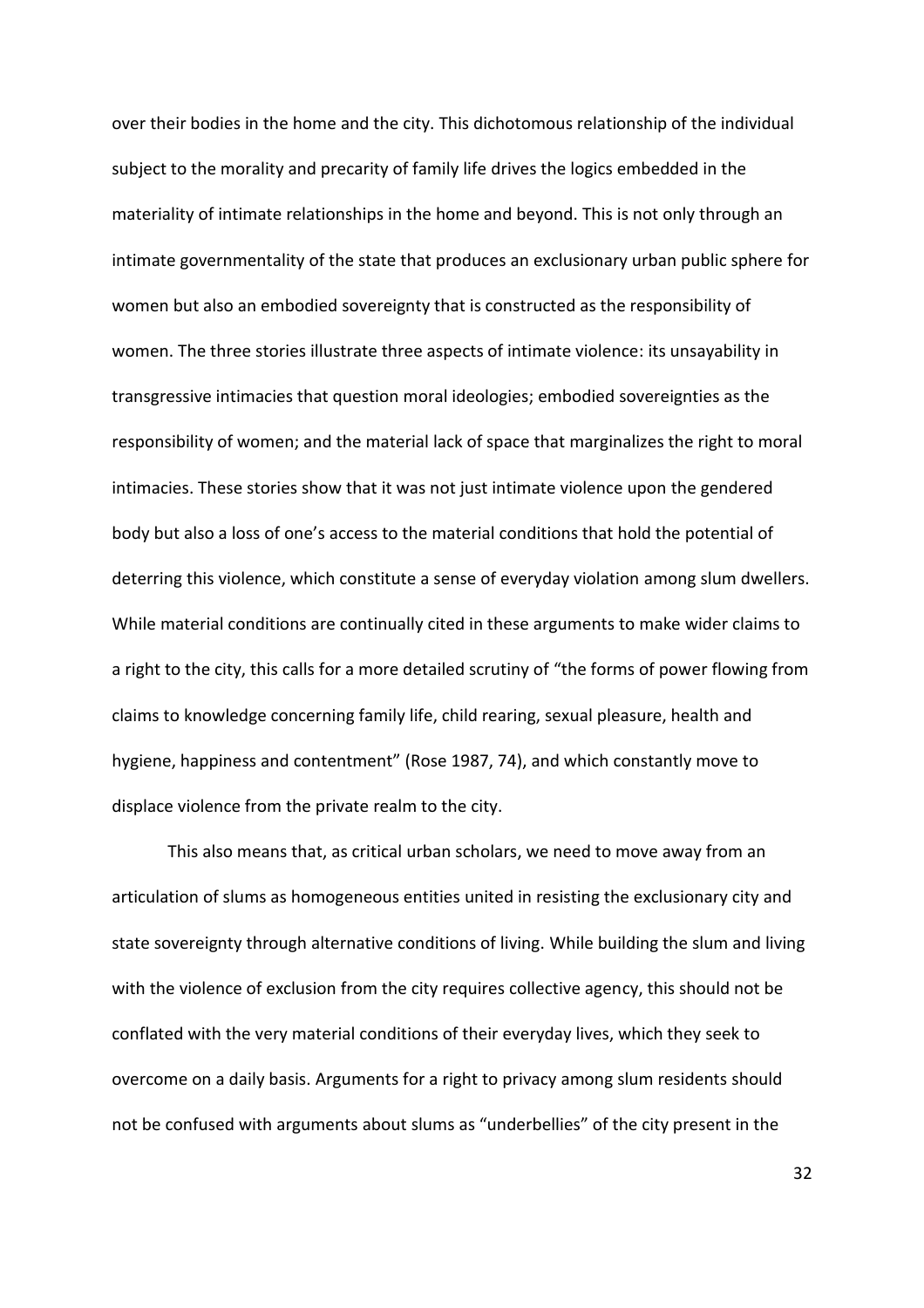media and in exclusionary urban planning practices. Violence in the sense of what constitutes pain, grief, hurt, and anxiety is constructed very differently in these stories from urban planning discourses. What it means to witness violence at close quarters makes the divides between home and outside, public and private, slum and city significant and compelling.

The separation between public and private forms of intimate violence in the city underlines urban geography's failure to connect the experience of exclusion from the urban public realm to the intimate relations of power within the home, family, neighborhood, and community. I have argued that relations of intimacy raise important questions around power and authority across the public and private realms and therefore should be mapped along a continuum from the home to the city. The domestic environment is an important site of production of the public citizen and along with that an experience of urban citizenship. Yet the intimate transactions of emotion, hope, desire, and affect that are so prevalent in feminist analysis have been largely kept hidden through political economic accounts of the city. The stories presented in this paper, however, highlight the construction of a "ubiquitous domesticity" (Palma et. al. 2008) – a particular typology of domestic life in the slums that stands for a particular typology of urban violence, and in doing so extend the horizon of intimate violence from the home to the public realm and back again. They construct slums as shaping and shaped by intimate violence across both the public and private realm, manifested through the changing uncertainties, anxieties, and desires of marginalized urban subjects as they inhabit these spaces.

The recognition of a right to intimacy creates progressive opportunities for feminist political action around a right to the city. It means recognizing how protests around the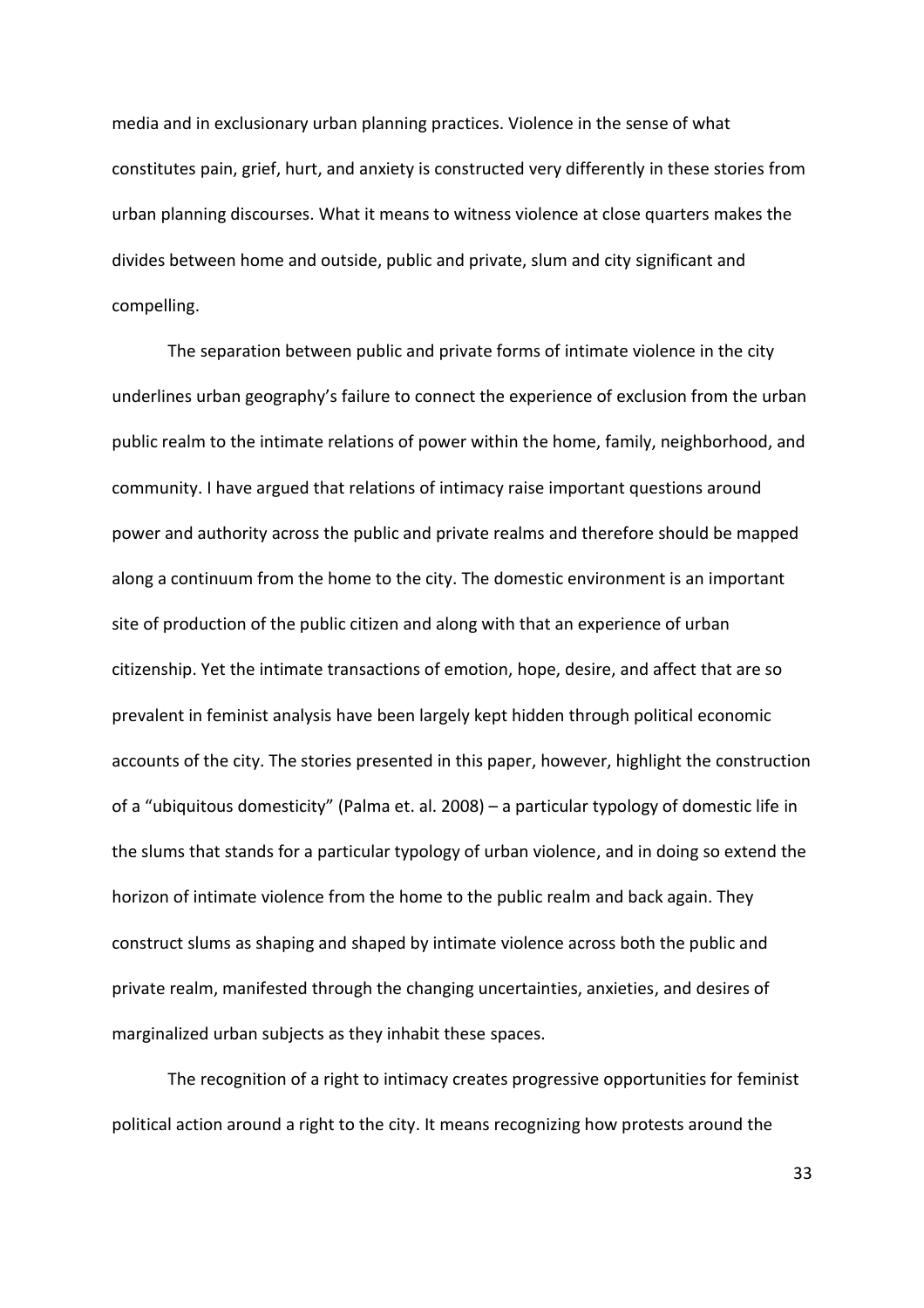Delhi rape can become a project of reclaiming women's bodies across both private and public domains. It means understanding how an urban subjectivity is assembled through the regulatory power of the state, community, family, and the gendered body. It means understanding how gendered agency emerges by absorbing the violence of intimate power relationships. It means that agency around intimate violence can be found not only in public protests claiming a right to the city but also in the lifelong gendered work of keeping and maintaining a family despite the everyday presence of violence. By producing and recognizing new subjectivities around unsayable intimacies and intimate sovereignties, the lens of the intimate city can expose how one attends to violence not by protests in the urban public realmbut rather by demanding one's right to intimacy with a violent partner in the home. Expanding the horizons of urban and feminist geography to capture how those who experience violence make peace with it will show us how agency emerges not from the center of urban social and political action but from its margins.

### **Bibliography**

Agamben, G. 2005. *State of Exception*. Chicago: University of Chicago Press.

- Ahmed–Ghosh, H. 2004. Chattels of Society: Domestic Violence in India. *Violence against Women*, 10(1), 94–118.
- Appadurai A (2003) Spectral housing and urban cleansing: notes on millenial Mumbai. *Public Culture 12* (3): 627–651.
- Bagga, B (2013) Dens of rapists: Delhi's underbelly is a fertile breeding grounds for criminals [http://indiatoday.intoday.in/story/delhi-gangrape-unsafe-delhi-crime](http://indiatoday.intoday.in/story/delhi-gangrape-unsafe-delhi-crime-grounds/1/238440.html)[grounds/1/238440.html](http://indiatoday.intoday.in/story/delhi-gangrape-unsafe-delhi-crime-grounds/1/238440.html)

Baviskar, A. 2003. Between Violence and Desire: Space, Power, and Identity in the Making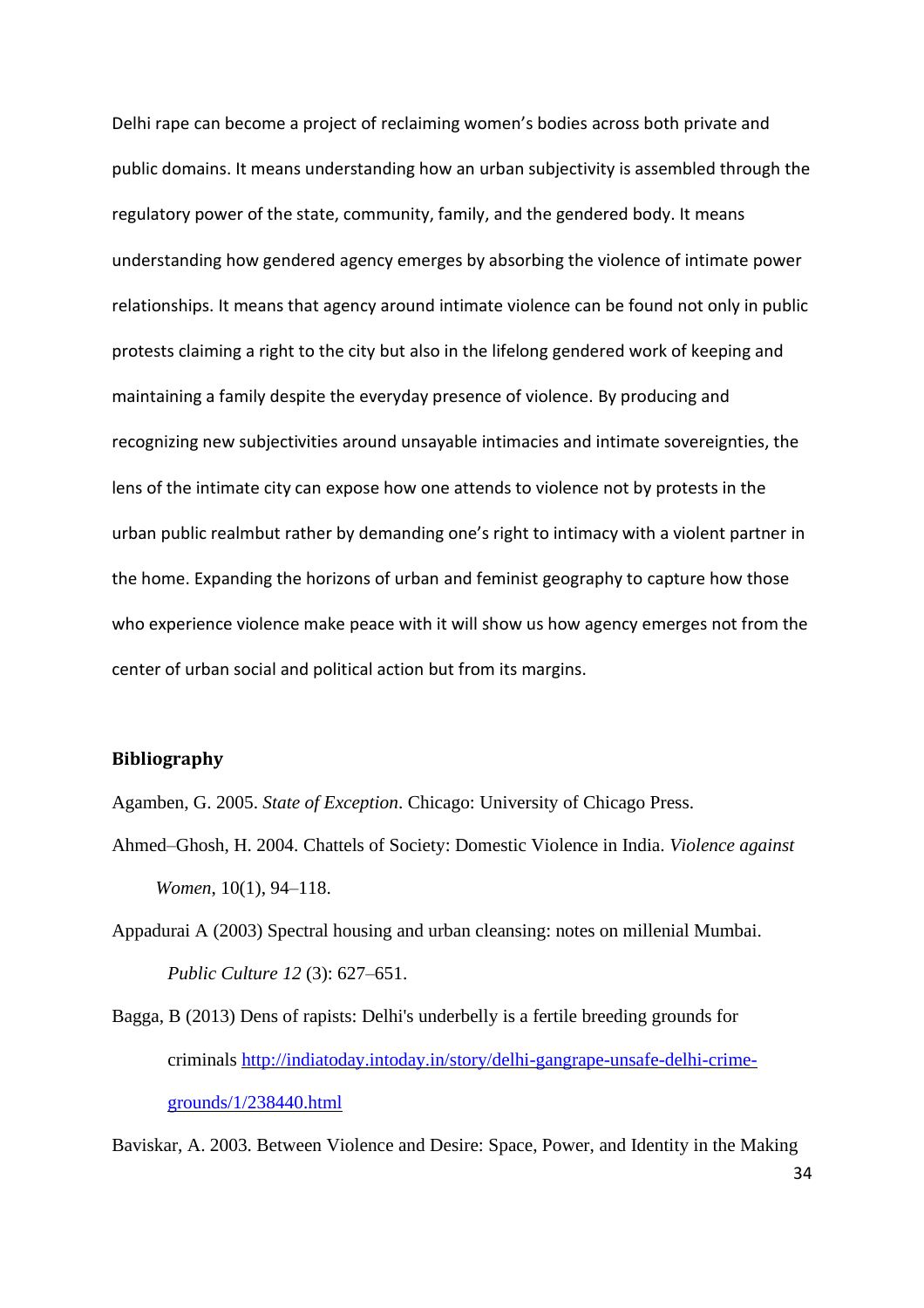of Metropolitan Delhi. *International Social Science Journal*, 55, 89–100.

- Benjamin, W. 1978. Critique of Violence. In *Reflections: Essays, Aphorisms, Autobiographical Writings* by W. Benjamin and P. Demetz, New York: Schocken Books, 277–300.
- Bhan, G. 2009. 'This is no Longer the City I once knew'. Evictions, the Urban Poor and the Right to the City in Millennial Delhi. *Environment and Urbanization*, 21(1), 127–142.
- Chakrabarty, D. 1992. Provincializing Europe: Postcoloniality and the Critique of History. *Cultural Studies*, 6(3), 324–345.
- Chatterjee, P. 1989. Colonialism, Nationalism, and Colonialized Women: The Contest in India. *American Ethnologist*, 16(4), 622–633.
- Chatterjee, P. 2004. *Politics of the Governed: Reflections on popular politics in most of the world*. New York: Columbia.
- Chatterji, R. And Mehta, D. 2007. *Living with Violence: An Anthropology of Events and Everyday Life*. New Delhi: Routledge.
- Das, V. 2004. The Signature of the State: The paradox of illegibility. In *Anthropology in the Margins of the State*, edited by V. Das and D. Poole. Oxford: James Currey, 225–252.
- Datta, A. (2012) The Illegal City: Space, law and gender in a Delhi sqiuatter settlement. London: Ashgate.
- Duncan, N. 1996. Renegotiating Gender and Sexuality in Public and Private Spaces. In *Bodyspace: Destabilizing Geographies of Gender and Sexuality*, by N. Duncan. London and New York: Routledge, 127–145.
- Dupont, V. 2008. Slum Demolitions in Delhi since the 1990s: An Appraisal. *Economic and Political Weekly*, July, 79–87.

Galanter, M. 1988. Law: Judicial and legal Systems of India. In *Encyclopedia of Asian*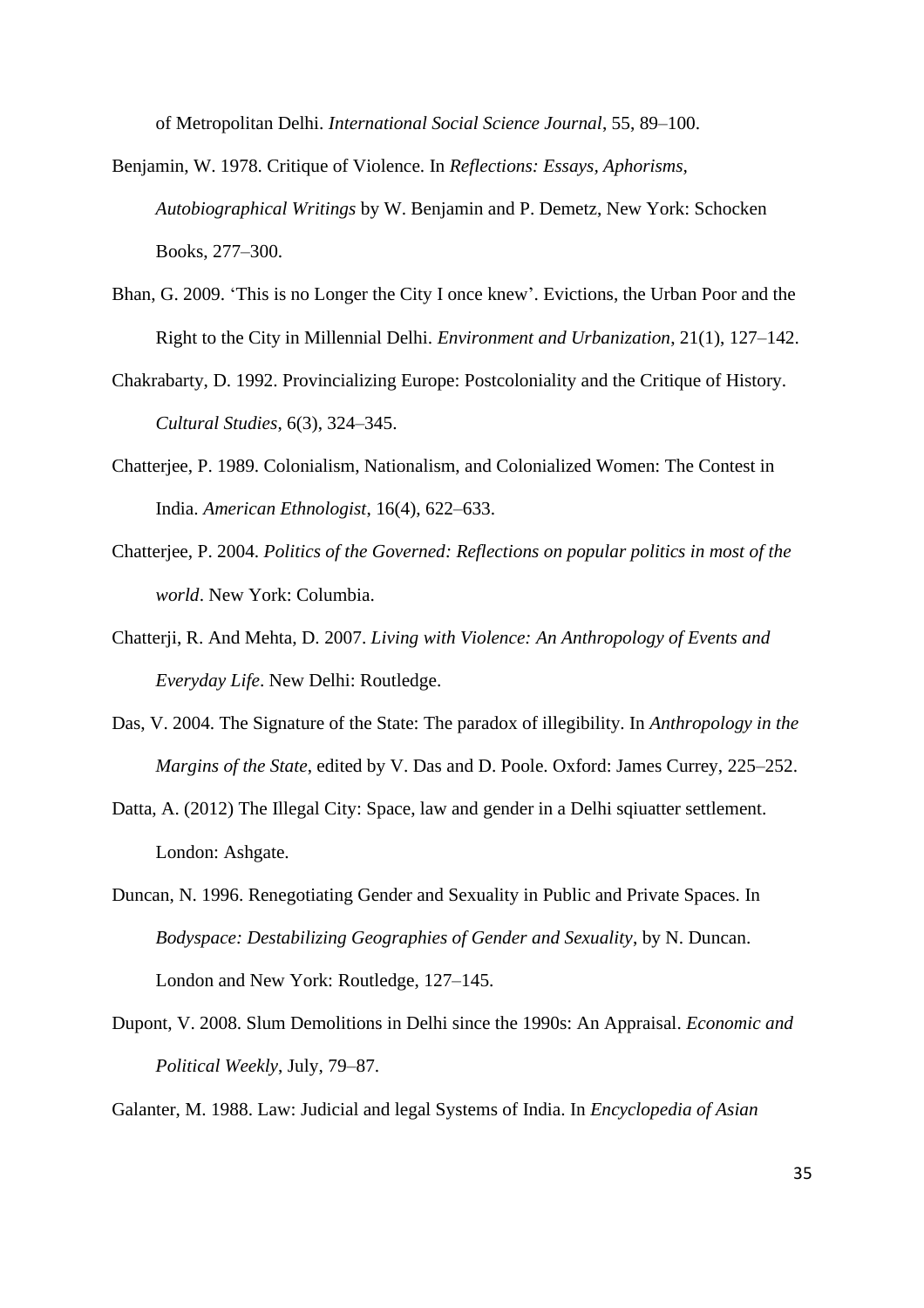*History* by A. T. Embree. New York: Charles Scribner's Sons, 411–414.

- Ghertner, A. 2008. Analysis of New Legal Discourse behind Delhi's Slum Demolitions. *Economic and Political Weekly*, May, 57–66.
- Goldstein, D. M. 2003. *Laughter out of Place: Race, Class, Violence and Sexuality in a Rio Shantytown*. Berkeley: University of California Press.
- Gooptu, N. 2001. *The Politics of the Urban Poor in Early Twentieth–Century India*. Cambridge: Cambridge University Press.
- Hansen, T. B. 2001. *Wages of Violence: Naming and Identity in Postcolonial Mumbai.* Princeton: Princeton University Press.
- Holston, J. and Appadurai, A. 1996. Cities and Citizenship. *Public Culture*, 8, 187–204.
- Hume, M. (2009) *The [Politics of Violence: Gender, Conflict and Community in El Salvador.](http://eprints.gla.ac.uk/40907/)* Wiley-Blackwell, Chichester.
- Jaschke, K. (2008) City is House and House is City, in Palma, V., Periton, D., and Lathouri, M. (2008) *Intimate Metropolis: Urban Subjects in the Modern City: Constructing Public and Private in the Modern City*, London: Routledge., 175-194.
- Kabeer, N. 1999. Resources, Agency, Achievements: Reflections on the Measurement of Women's Empowerment. *Development and Change*, 30(3), 435–464.
- Kapadia, K. 2002. *The Violence of Development: The Politics of Identity, Gender and Social Inequalities in India*. New Delhi: Kali for Women.

Legg, S. 2007. *Spaces of Colonialism: Delhi's Urban Governmentalities*. Oxford: Blackwell.

- Livemint 2012 [http://www.livemint.com/Opinion/FzNG7cILkyUsYWbF5Goj8L/The-curse-of](http://www.livemint.com/Opinion/FzNG7cILkyUsYWbF5Goj8L/The-curse-of-a-soft-state.html)[a-soft-state.html](http://www.livemint.com/Opinion/FzNG7cILkyUsYWbF5Goj8L/The-curse-of-a-soft-state.html)
- McFarlane, C. 2014. The everywhere of sanitation, *openDemocracy*.

Mody, P. (2008) *The Intimate State: Love Marriage and Law in India*, London: Routledge.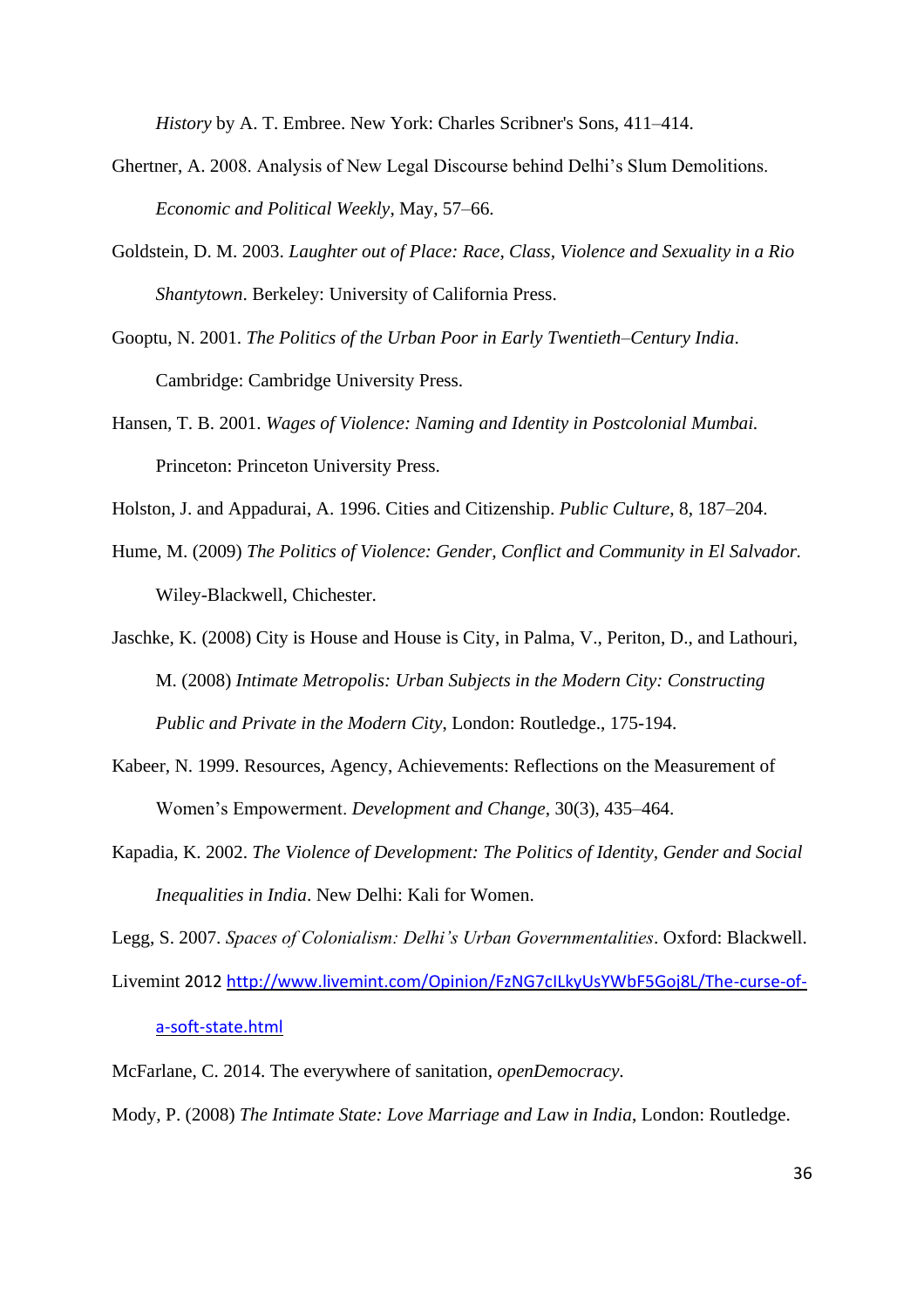- Pain, R. (2014) Everyday terrorism: Connecting domestic violence and global terrorism, *Progress in Human Geography*, vol. 38(4), 531-550.
- Palma, V., Periton, D., and Lathouri, M. (2008) *Intimate Metropolis: Urban Subjects in the Modern City: Constructing Public and Private in the Modern City*, London: Routledge.
- Pieterse, E. (2009) African reverberations of the Mumbai Attacks, *Theory, Culture & Society*, 26(7-8): 289-300.
- Pieris, A. (2012) Between the home and the world in violent conflict, *Gender, Place & Culture: A Journal of Feminist Geography*, 19:6, 771-789,
- Pratt, G. and Rosner, V (2013) *The Global and the Intimate: Feminism in Our Time*, Columbia: Columbia University Press.
- PTI Press Trust of India (2014) Sulabh International to Build Toilets in All the Houses of Badaun Village. [http://www.sulabhinternational.org/news/sulabh-international-build](http://www.sulabhinternational.org/news/sulabh-international-build-toilets-all-houses-badaun-village)[toilets-all-houses-badaun-village](http://www.sulabhinternational.org/news/sulabh-international-build-toilets-all-houses-badaun-village)
- Rajan, R. S. 2003. *Scandal of the State: Women, Law and Citizenship in Postcolonial India*. Durham and London: Dule University Press.
- Rose, N. 1987. Beyond the Public/Private Division: Law, Power and the Family. *Journal of Law and Society*, 14(1), 61–76.
- Scheper-Hughes, N. (1993) *Death Without Weeping: the violence of everyday life in Brazil*, Berkeley: University of California Press.
- Tarlo, E. 2003. *Unsettling Memories: Narratives of Emergency in Delhi*. London: Hurst and Co.
- Tehelka Bureau (2013) Ashis Nandy says Bhagwat is right. [http://www.tehelka.com/ashis](http://www.tehelka.com/ashis-nandy-says-bhagwat-is-right/)[nandy-says-bhagwat-is-right/](http://www.tehelka.com/ashis-nandy-says-bhagwat-is-right/)

Williams, R. V. 2006. *Postcolonial politics and personal laws*. New Delhi: Oxford